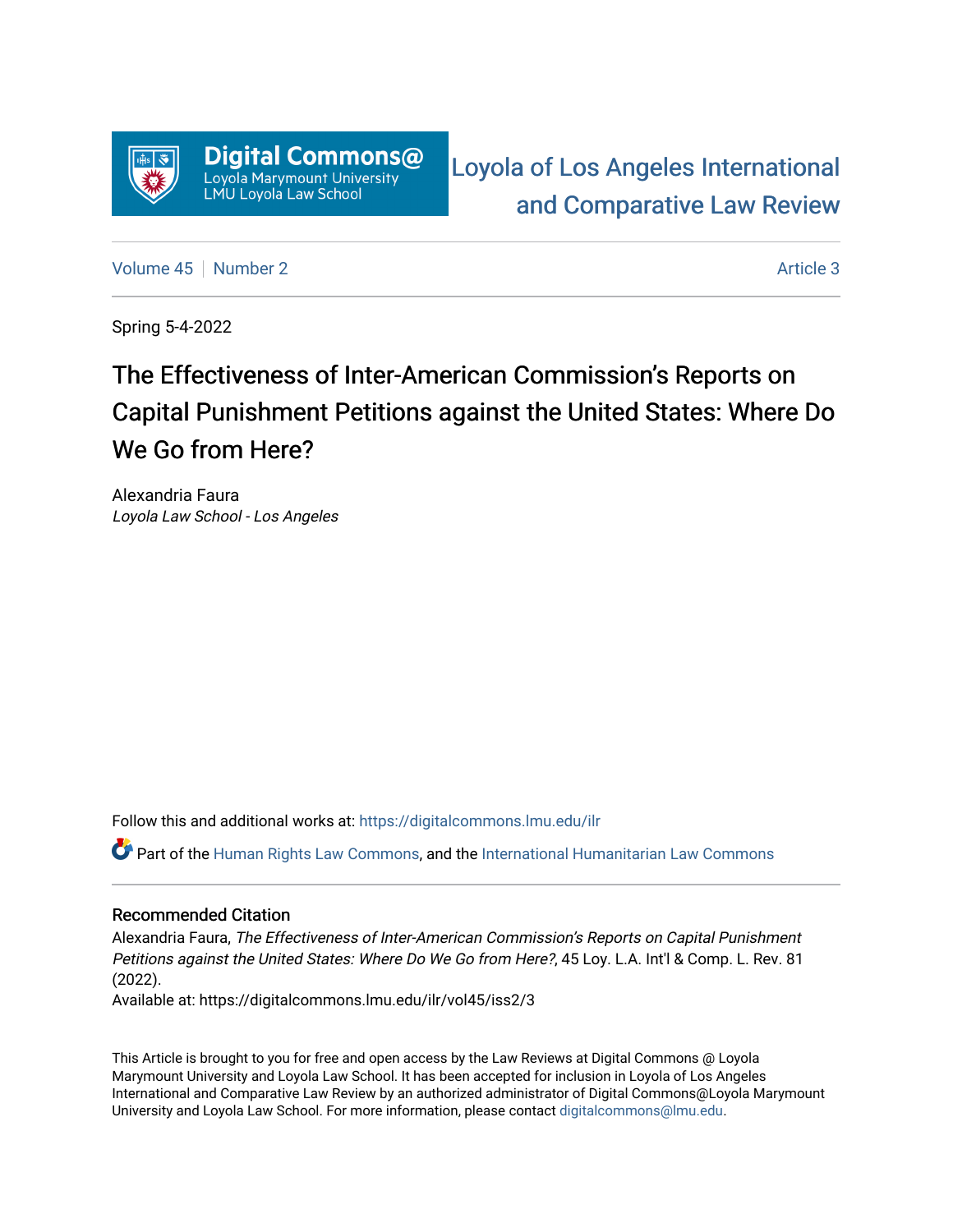## The Effectiveness of Inter-American Commission's Reports on Capital Punishment Petitions against the United States: Where Do We Go from Here?

BY ALEXANDRIA FAURA\*

| I.   |                                                                      |
|------|----------------------------------------------------------------------|
| Π.   | THE INTER-AMERICAN STAGE: THE RELATIONSHIP<br>SETTING                |
|      | BETWEEN THE UNITED STATES AND THE INTER-AMERICAN                     |
|      |                                                                      |
|      | Background on the Inter-American System  85<br>$\mathcal{A}_{\cdot}$ |
|      | The United States and the OAS: A Turbulent Affair 88<br>$B_{\cdot}$  |
|      | C. The Death Penalty in American Law and the Inter-                  |
|      |                                                                      |
|      | 1. The Standard of Review in Death Penalty Cases: Strict             |
|      |                                                                      |
|      |                                                                      |
|      | 3. Use of the Death Penalty in Violation of Precautionary            |
|      |                                                                      |
| III. | THE PETITIONS OF LEZMOND MITCHELL AND JULIUS ROBINSON 94             |
|      | A. Inter-American Commission Petition of Lezmond Mitchell95          |
|      | The Procedural and Legal History of Mitchell's<br>1.                 |
|      |                                                                      |
|      |                                                                      |
|      |                                                                      |
|      | Right of Protection from Arbitrary Arrest 98<br>a.                   |
|      | Right of Fair Trial and Due Process of Law 99<br>b.                  |
|      | Right to Not Receive Cruel, Infamous, or<br>$\mathbf{c}$ .           |
|      |                                                                      |
|      | d.                                                                   |
|      | B. Inter-American Commission Petition of Lezmond                     |
|      |                                                                      |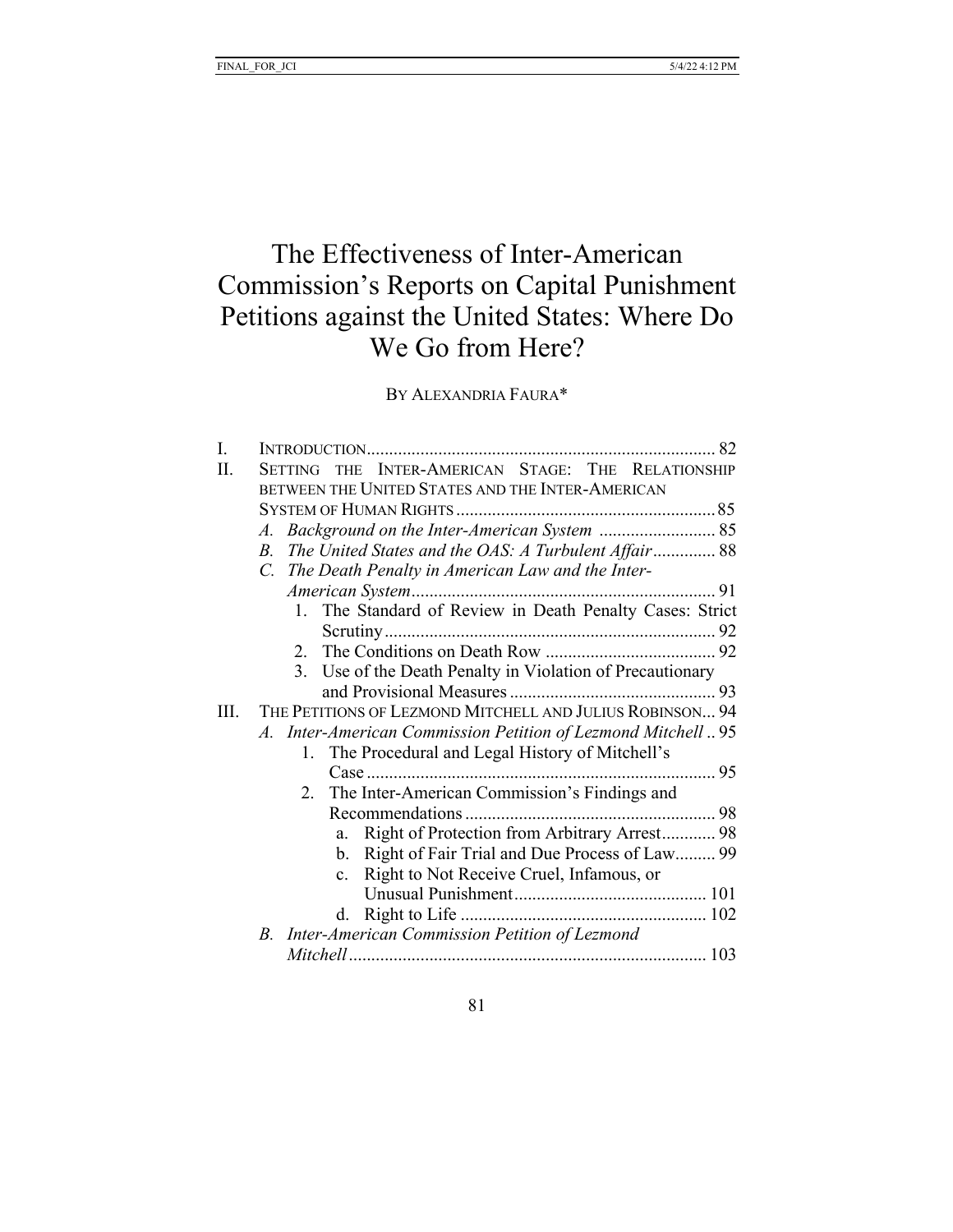| 1. The Procedural and Legal History of Robison's        |                                                   |
|---------------------------------------------------------|---------------------------------------------------|
|                                                         |                                                   |
| 2. The Inter-American Commission's Findings and         |                                                   |
|                                                         |                                                   |
| a. Right to Equality before the Law and Access to       |                                                   |
|                                                         |                                                   |
| b. Right of Fair Trial and Due Process of Law 106       |                                                   |
| c. Right to Access to Information with Respect to       |                                                   |
|                                                         |                                                   |
| d. Right to Not Receive Cruel, Infamous, or             |                                                   |
|                                                         |                                                   |
|                                                         |                                                   |
| THE EFFECTIVENESS OF THE INTER-AMERICAN COMMISSION      |                                                   |
|                                                         |                                                   |
|                                                         |                                                   |
|                                                         |                                                   |
| B. Change Begins at Home: A Shift in Focus to a Uniform |                                                   |
|                                                         |                                                   |
|                                                         |                                                   |
|                                                         | A. Making the Inter-American Commission Decisions |

## I. INTRODUCTION

After an almost two-decade moratorium on federal executions, on July 25, 2019, Attorney General William P. Barr directed the Federal Bureau of Prisons to resume the process, leading to the execution of about thirteen individuals incarcerated on federal death row. <sup>1</sup> Thirteen of them were executed before President Trump was voted out of power, the most executions a U.S. President has overseen in the last 120 years.<sup>2</sup>

<sup>\*</sup> J.D. Candidate, May 2022, Loyola Law School, Los Angeles; B.A. Political Science and Women's & Gender Studies, Wellesley College, May 2017. Many thanks to Professor Cesare Romano for all his valuable feedback and advice, and for allowing me the privilege to share the amazing work of the International Human Rights Center of Loyola Law School, Los Angeles and the stories of Lezmond Mitchell and Julius Robinson. Special thanks to the staff and editors of the *Loyola of Los Angeles, International and Comparative Law Review* for all their hard work to make this article possible. Lastly, thank you to my family and friends who supported and encouraged me throughout this process.

<sup>1.</sup> Press Release, Department of Justice, Federal Government to Resume Capital Punishment After Nearly Two Decade Lapse (July 25, 2019), https://www.justice.gov/opa/pr/federal-government-resume-capital-punishment-after-nearly-two-decade-lapse [hereinafter *Federal Government to Resume Capital Punishment*]; *Federal Execution Timeline*, STATISTA (Jan. 19, 2021), https://www.statista.com/chart/22276/federal-executions-death-penalty/.

<sup>2.</sup> Michael Tarm & Michael Kunzelman, *Trump Administration Carries Out 13th and Final Execution*, AP NEWS (Jan. 15, 2021), https://www.apnews.com/article/donald-trump-wildlife-coronavirus-pandemic-crime-terre-haute-28e44cc5c026dc16472751bbde0ead50.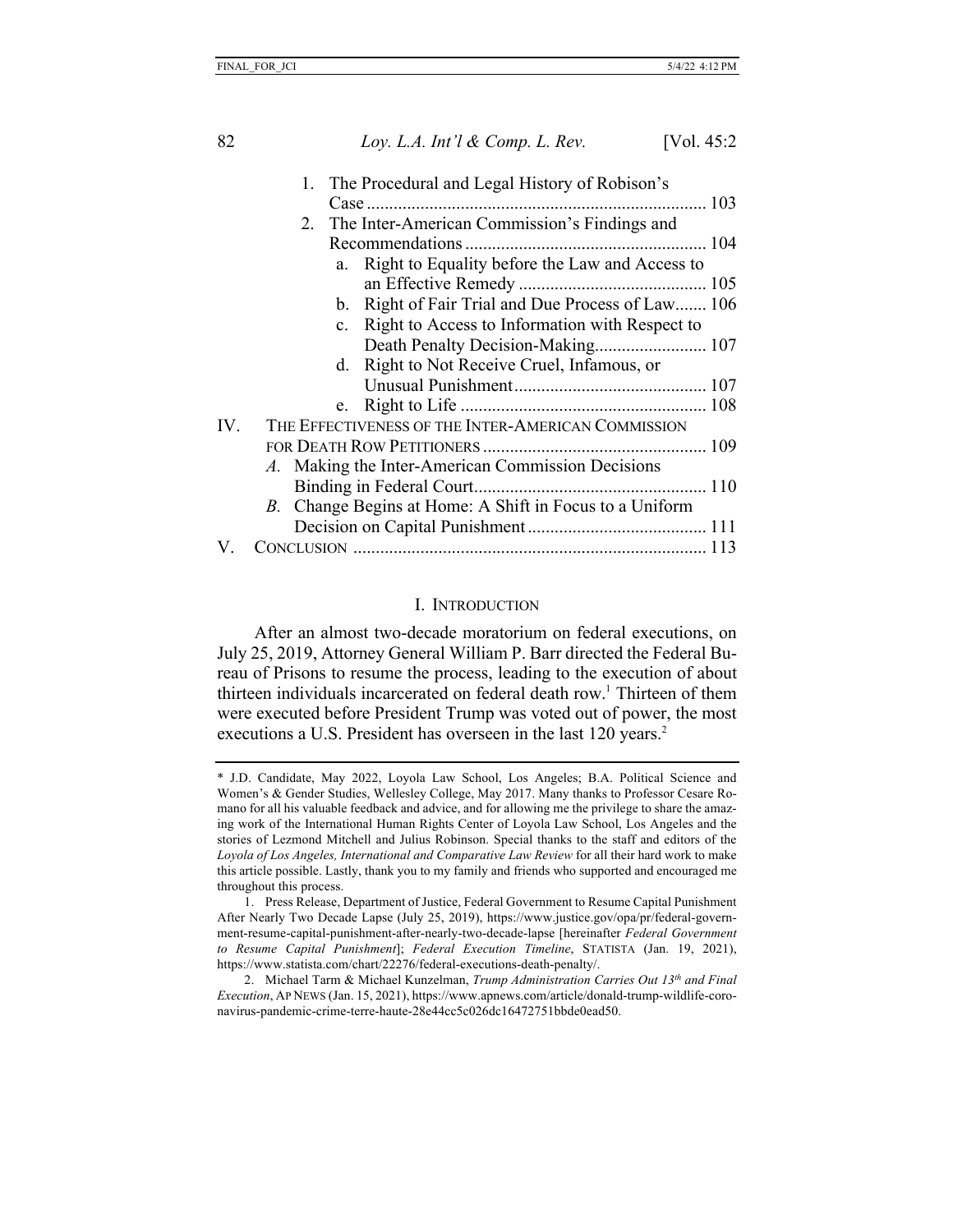Although the U.S. Supreme Court reinstated the federal death penalty in 1988, executions carried out by the U.S. federal government have been rare.<sup>3</sup> Between 1988 and 2003, only three federal executions took place.4 In 2003, buckling under international pressure, including a series of cases brought against the United States before the International Court of Justice taking aim at capital punishment,<sup>5</sup> President George W. Bush declared a moratorium.<sup>6</sup> Until President Trump ordered Attorney General Barr to remove the obstacles preventing executions, there had been 16 years without executions.7 Because public support for the death penalty has been at a decades-long low, $\delta$  the bold move by the Trump Administration shocked the world. While the use of the death penalty continues to be at the center of national debate, it has also persisted as a topic of international controversy. In the global arena, the U.S. remains an outlier among its close allies and other democracies in continuing the use of the death penalty, with more than 70% of the world's countries having abolished it.<sup>9</sup> Unsurprisingly, the resumption of federal executions by the U.S. after a long hiatus attracted considerable international criticism, prompting many non-governmental organizations ("NGOs") and even other countries to speak on behalf of those being executed.<sup>10</sup>

In at least two cases, petitions were filed before the Inter-American Commission on Human Rights (the "Commission"), the principal human rights organ of the Organization of American States (OAS), on behalf of those awaiting execution on federal death row, trying to stop the executioner. Two such petitions, those of Lezmond Mitchell and of Julius Robinson, were prepared by the Office of the Federal Public Defender of the

4*. Id.*

7*. Id.*

8*. Gallup Poll: Public Support for the Death Penalty Lowest in a Half-Century*, DEATH PENALTY INFO. CTR., (Nov. 24, 2020), https://www.deathpenaltyinfo.org/news/gallup-poll-publicsupport-for-the-death-penalty-lowest-in-a-half-century [hereinafter *Gallup Poll*].

9*. More Than 70% of the World's Countries Have Abolished Capital Punishment in Law or Practice. The U.S. is an Outlier Among its Close Allies in its Continued Use of the Death Penalty,*  DEATH PENALTY INFO. CTR., https://www.deathpenaltyinfo.org/policy-issues/international [hereinafter *More Than 70%*].

10. Press Release, Amnesty International UK, USA: Decision to Reinstate Federal Executions 'Outrageous' and Must Not Proceed (July 25, 2019), https://www.amnesty.org.uk/press-releases /usa-decision-reinstate-federal-executions-outrageous-and-must-not-proceed [hereinafter *Decision to Reinstate Federal Executions*]; Laura Kelly, *EU condemns U.S. for resuming federal executions*, HILL (July 10, 2020), https://www.thehill.com/policy/international/506730-eu-condemns-us-forresuming-federal-executions.

<sup>3.</sup> Holly Honderich, *In Trump's Final Days, a Rush of Federal Executions*, BBC (Jan. 16, 2021), https://www.bbc.com/news/world-us-canada-55236260.

<sup>5</sup>*. See* Avena and Other Mexican Nationals (Mex. v. U.S.), Application Instituting Proceedings, 2003 I.C.J. (Jan. 9), https://www.icj-cij.org/public/files/case-related/128/1913.pdf.

<sup>6</sup>*. Federal Execution Timeline*, *supra* note 1.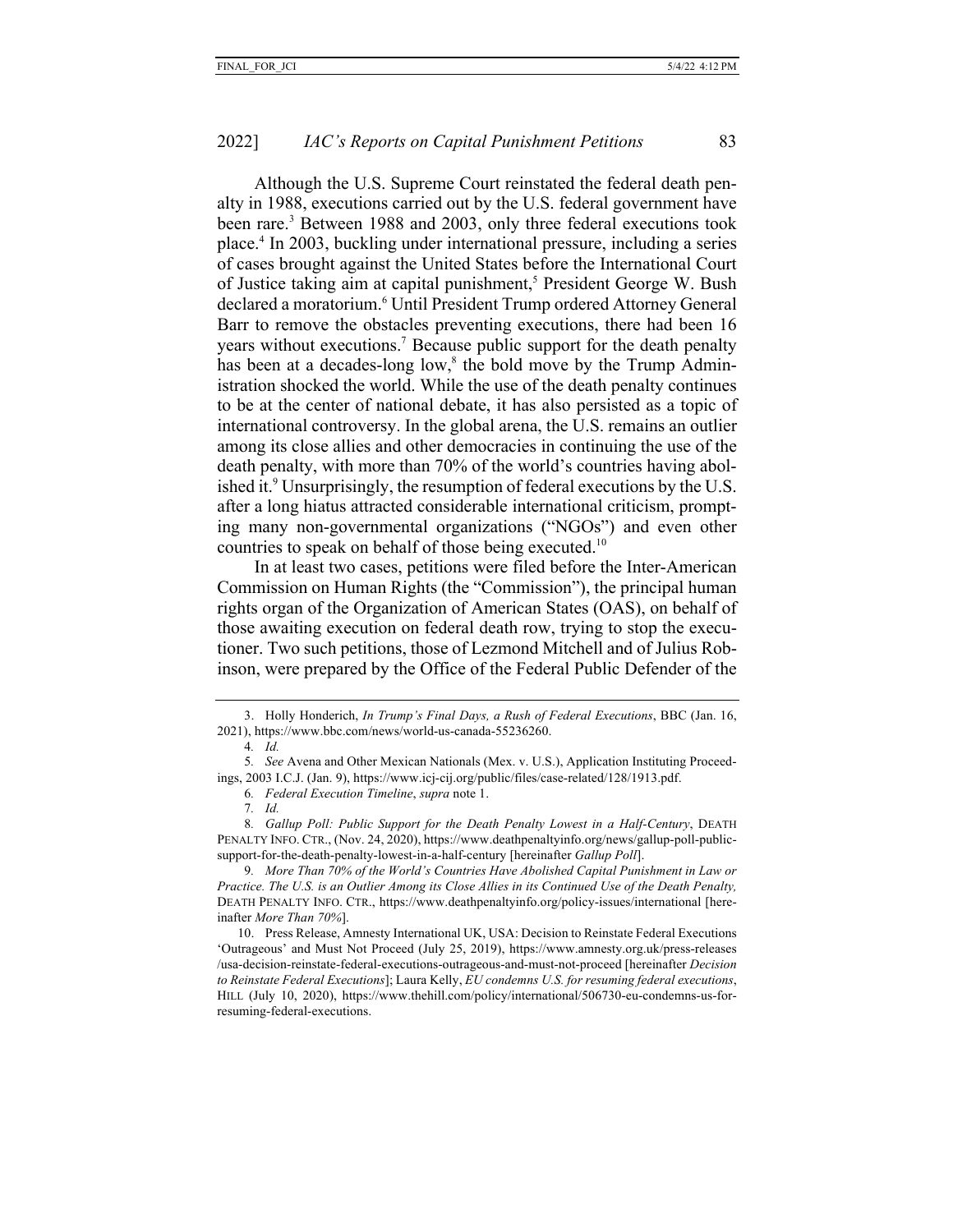Central District of California, with the assistance of the International Human Rights Center of Loyola Law School, Los Angeles. 11

In both cases, the Commission found the United States in violation of several articles of the American Declaration of the Rights and Duties of Man (the "Declaration"), and asked the United States to stay the executions. <sup>12</sup> Yet, Lezmond Mitchell was executed on August 26, 2020 by lethal injection at the federal penitentiary in Terre Haute, Indiana.<sup>13</sup> Julius Robinson was spared as Donald Trump was voted out of power in November 2020 and President Biden has restored the moratorium of federal executions.<sup>14</sup> Although the facts of the two cases are rather different and raise distinct human rights violations, they both focus on the key issue of the United States' resorting to the death penalty despite repeated objections by an international human rights body.

Mitchell's petition claimed six violations of the Declaration.<sup>15</sup> On July 2, 2017 the Commission granted precautionary measures in his favor, asking the United States to preserve Mitchell's life while the Commission ruled on his petition.<sup>16</sup> In response, the United States gave notice that it intended to proceed with his execution in late 2019.17 On August 12, 2020 the Inter-American Commission issued its report finding the United States in violation of Articles I, XVIII, XXV, and XXVI of the Declaration.<sup>18</sup>

Robinson's petition included seven claims of violations of several articles of the Declaration of the Rights and Duties of Man.<sup>19</sup> Eventually, the Commission found the United States in violation of Articles I, II, IV, XVIII, XXV, and XXVI of the Declaration.<sup>20</sup> The Commission

20. *Id.* at 27.

<sup>11.</sup> Mitchell v. United States of America, Petition No. P-627-17, Case 13.570, Inter-Am. Comm'n H.R., Report No. 211/20 OEA/Ser.L./V/II, doc. 225 (2020) [hereinafter Mitchell Petition]; Robinson v. United States, Case 13.361, Inter-Am. Comm'n. H.R., Report No. 210/20, OEA/Ser.L/V/II, doc. 224 (2020) [hereinafter Robinson Commission Report 2020].

<sup>12.</sup> Mitchell Petition, *supra* note 11, at 79–81; Robinson Commission Report 2020, *supra* note 11, at 27–28.

<sup>13.</sup> Hailey Fuchs, *Justice Dept. Executes Native American Man Convicted of Murder*, N.Y. TIMES (Apr. 26, 2020), https://www.nytimes.com/2020/08/26/us/politics/lezmond-mitchell-executed.html.

<sup>14.</sup> Hailey Fuchs, *A Pause in Federal Executions, but Uncertainty About What's Next*, N.Y. TIMES (July 22, 2021), https://www.nytimes.com/2021/07/16/us/politics/biden-death-penalty .html.

<sup>15.</sup> Mitchell v. United States of America, Case 13.570, Inter-Am. Comm'n H.R., Report No. 211/20 OEA/Ser.L./V/II, doc. 225 at 2, 3 (2020) [hereinafter Mitchell Commission Report].

<sup>16.</sup> *Id.* at 1 n.1.

<sup>17</sup>*. Id*. at 13.

<sup>18</sup>*. Id.* at 27.

<sup>19.</sup> Robinson Commission Report 2020, *supra* note 11, at 3 (2020).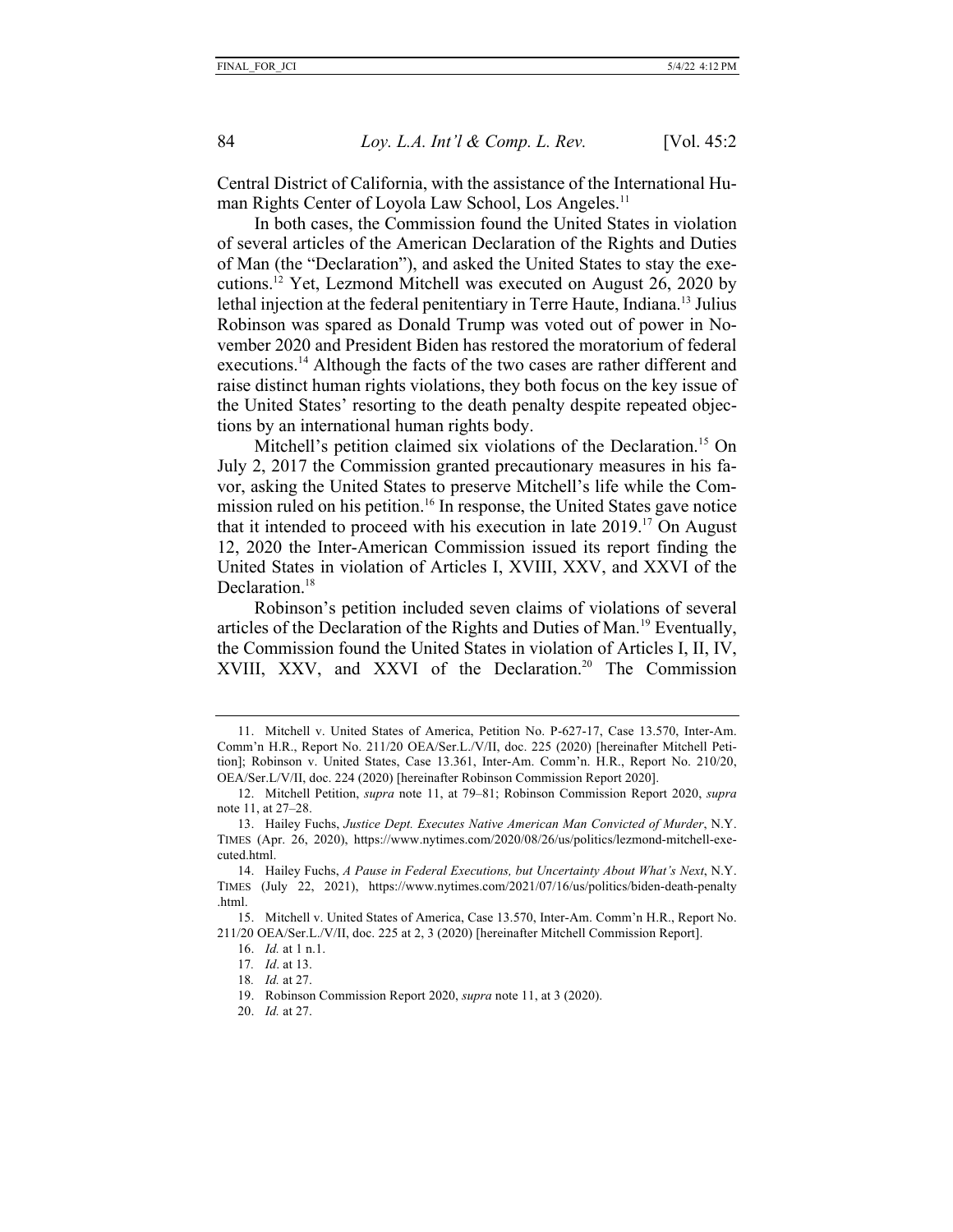recommended that the United States grant Robinson effective relief, granting him a review of his trial and sentence, as well as ensuring that his sentence be commuted if he was convicted during his new trial. $^{21}$  The United States has yet to adopt any of the measures recommended by the Commission.<sup>22</sup>

This Comment focuses on the implications of the United States' fervent denial of the Commission's recommendations and refusal of specifically upholding Article I of the Declaration: the right to life. This Comment does not purport to address the exhaustive literature regarding the U.S.'s use of the death penalty despite international pushback; rather it uses the recent petitions of Mitchell and Robinson as examples of the costly consequences of the United States' blatant refusal to abide by the recommendations of the Commission and questions whether the Commission is an effective remedy for death row petitioners. Part I of this article will provide background about the Commission and the Inter-American system and contain a brief overview of the tenuous history between the U.S. and the Organization of American States (OAS). It will also outline the scope of the Commission's competence in hearing these cases and the issues the Commission prioritizes in assessing capital punishment petitions. Part II will go into more detail about the procedural history of Mitchell and Robinson's respective petitions. Lastly, Part III will explore whether the Commission should still be considered a useful recourse for those on death row by examining the outcomes of both Mitchell and Robinson's petitions.

## II. SETTING THE INTER-AMERICAN STAGE: THE RELATIONSHIP BETWEEN THE UNITED STATES AND THE INTER-AMERICAN SYSTEM OF HUMAN **RIGHTS**

## *A. Background on the Inter-American System*

The system of protection of human rights of the OAS, also known as the Inter-American System of Human Rights (IAS), is one of the three main regional human rights systems of the world.<sup>23</sup> The OAS is a regional international organization bringing together all 35 independent States in the Western Hemisphere (including Cuba, although it does not currently

<sup>21</sup>*. Id.* at 28.

<sup>22.</sup> *Id.* at 27.

<sup>23</sup>*. A Rough Guide to the Regional Human Rights Systems*, UNIVERSAL RTS. GRP. INSIGHTS BLOG, https://www.universal-rights.org/human-rights-rough-guides/a-rough-guide-to-the-regional-human-rights-systems/ (last visited Jan. 13, 2022) [hereinafter *URG Human Rights Guide*].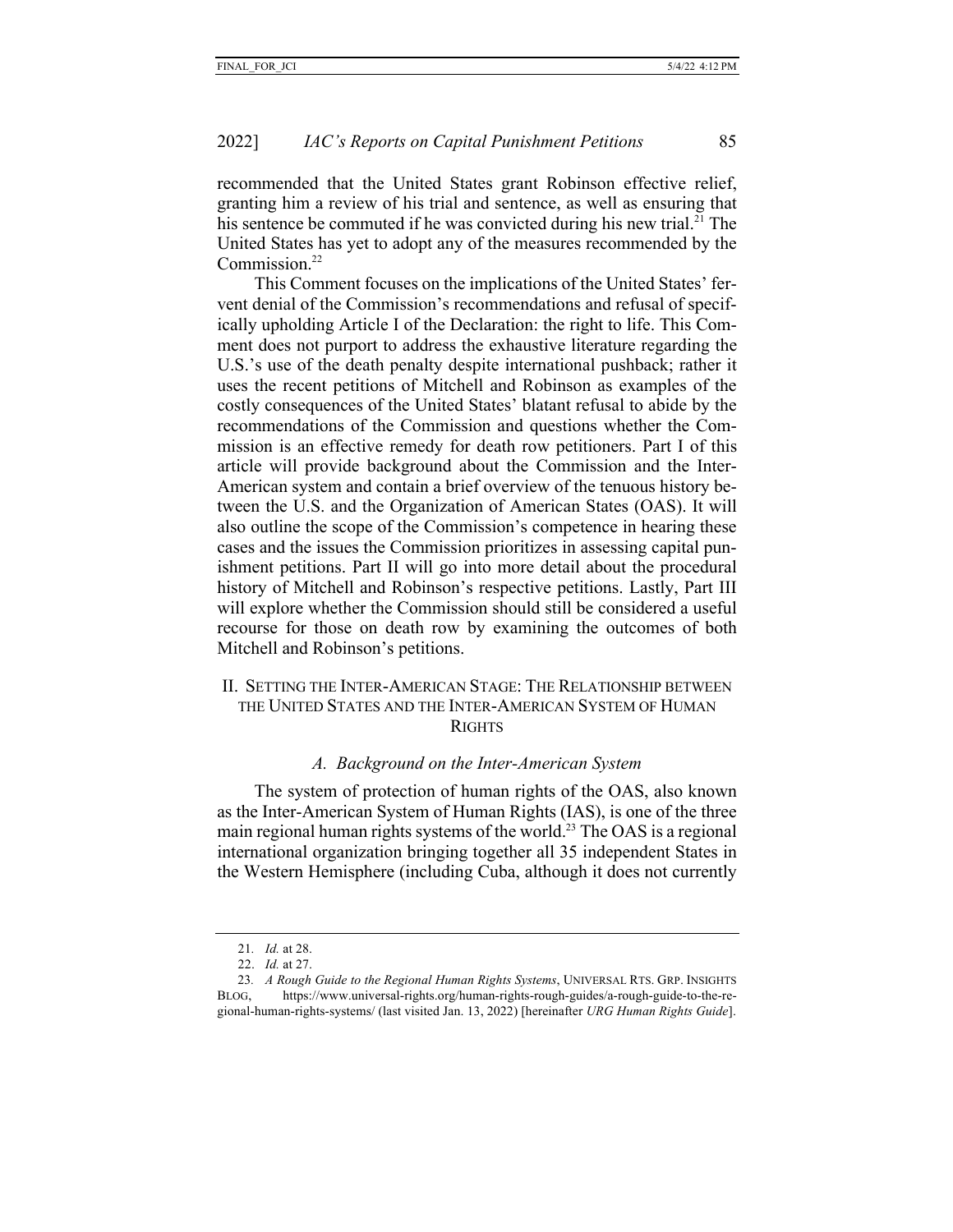participate).<sup>24</sup> It was created during the 1948 Ninth International Conference of American States (Bogotá) for the purpose of promoting peace and security throughout the region.<sup>25</sup>

The IAS was created at the same conference where the OAS was born, through the adoption of two international legal instruments: the OAS Charter and the American Declaration.<sup>26</sup> The OAS Charter is the constitutive legal instrument of the organization. It established the organization's goals, basic principles, stricter, organs and their powers, and since 1948, it has been revised four times.<sup>27</sup> The OAS Charter made express reference to the protection of "fundamental rights of the individual without distinction as to race, nationality, creed, or sex" as one of the Organization's goals.28

The American Declaration, a statement of fundamental human rights everyone in the region enjoys, was adopted in the form of a nonbinding, hortative, resolution.<sup>29</sup> It was the first international regional human rights document of the modern era,<sup>30</sup> and its words inspired the subsequent and better-known Universal Declaration of Human Rights.

As the American Declaration was not binding, in the mid 1960s, the OAS member States decided that a binding legal instrument was needed to buttress the IAS, leading to the adoption in 1969 of the American Convention of Human Rights ("The Convention"), which entered into force in 1978.<sup>31</sup> The Convention differs from the Declaration in that it was

<sup>24.</sup> Nat'l Museum of Am. Dipl., *U.S. Permanent Mission to the Organization of American States*, DIPL. EXPLORER, https://www.diplomacy.state.gov/places/u-s-permanent-mission-to-theorganization-of-american-states/ (last visited Jan. 13, 2022); *Member States*, ORGANIZATION OF AMERICAN STATES, https://www.oas.org/en/member\_states/default.asp (last visited Apr. 2, 2022).

<sup>25.</sup> Diana Contreras-Garduño, *The Inter-American System of Human Rights*, *in* THE SAGE HANDBOOK OF HUMAN RIGHTS 597 (Anja Mihr & Mark Gibney eds., 2014).

<sup>26</sup>*. What is the IACHR?*, Section in *IACHR*, ORG. OF AM. STATES, https://www.oas.org/en/IACHR/jsForm/?File=/en/iachr/mandate/what.asp (last visited Jan. 13, 2022).

<sup>27.</sup> Charter of the Organization of American States, art. 3.1, Feb. 27, 1967, *reprinted in* Basic Documents Pertaining to Human Rights in the Inter-American System, Inter-Am. Comm'n H.R., OEA/Ser.L/V/I.4, rev.12 at 115 (June 10, 1993), *available at* https://www.oas.org/en/sla/dil/inter american treaties A-41 charter OAS.asp.

<sup>28</sup>*. Id.* at art. 3.

<sup>29.</sup> CLAUDIO M. GROSSMAN, AMERICAN DECLARATION OF THE RIGHTS AND DUTIES OF MAN (1948), (Oxford Pub. Int. L. Oct. 2010) at 1 [hereinafter GROSSMAN – AMERICAN DECLARATION].

<sup>30</sup>*. Id.* at 2.

<sup>31</sup>*. Id.* at 6.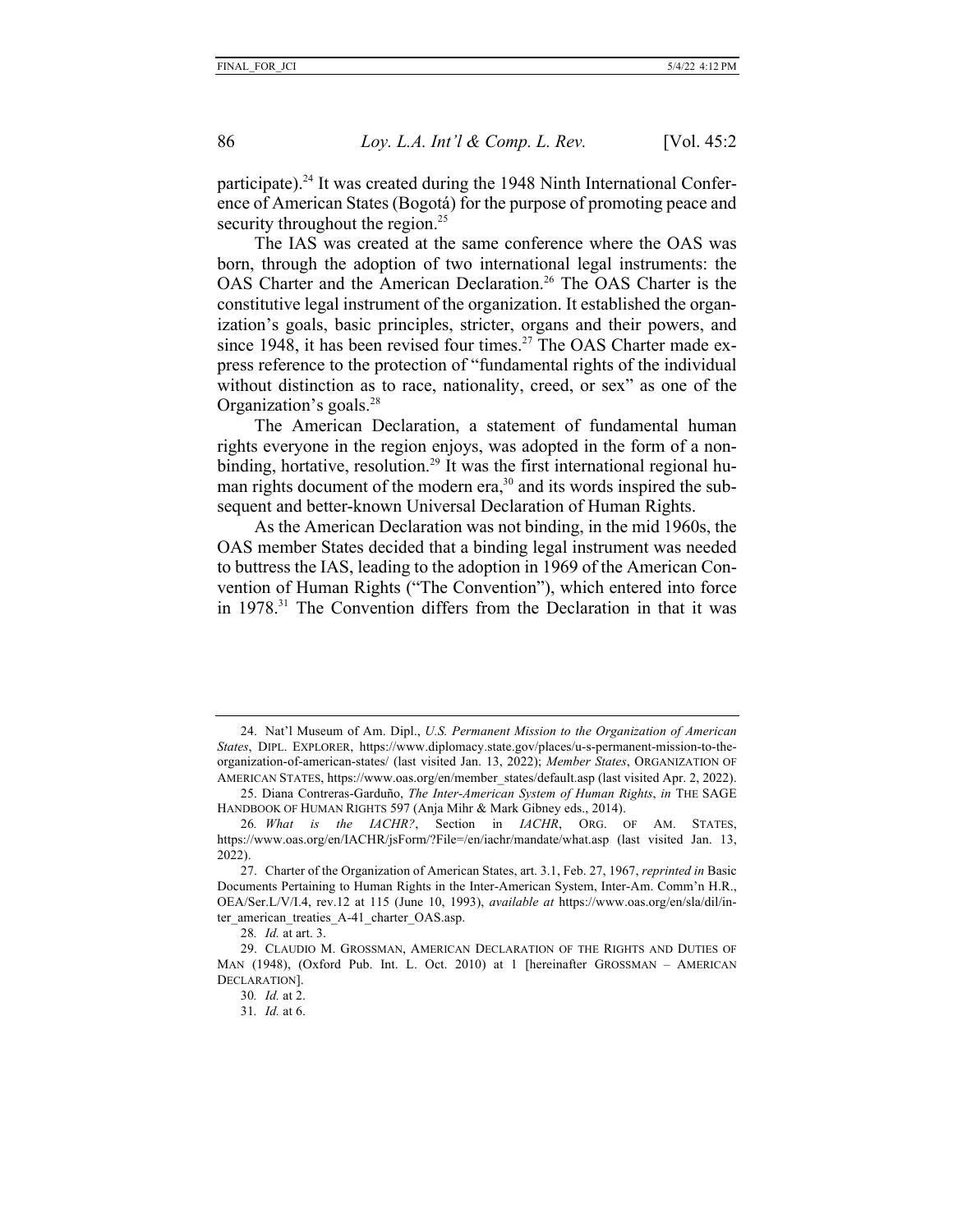designed to impose specific legally binding obligations on the States that ratified it.<sup>32</sup>

To ensure the implementation of the obligations contained in the various IAS legal instruments, OAS member States created two bodies: the Inter-American Commission of Human Rights and the Inter-American Court of Human Rights ("Inter-American Court"). The Commission is an autonomous body of the OAS. It was created in 1959 and was tasked by the OAS to "promote the observance and protection of human rights and to serve as a consultative organ of the [OAS] in these matters."33 As such the Commission has both quasi-adjudicative and promotional roles.34 The Inter-American Court, on the other hand, was established by the Convention in 1969 as a regional court meant to exercise contentious jurisdiction and adjudicate claims with respect to the States that have ratified the Convention.35

By virtue of ratification of the OAS Charter, all 35 member States accept to comply with the set of human rights obligations described in the American Declaration.<sup>36</sup> More than half of those States opted to expand those obligations by ratifying the Convention and accepting the jurisdiction of the Inter-American Court, but neither the United States nor Canada have done so. <sup>37</sup> Although the United States signed the Convention, it has not ratified it, nor accepted the contentious jurisdiction of the Inter-American Court.<sup>38</sup> However, the U.S. ratified the OAS Charter in 1951, which subjects it to the quasi-adjudicatory jurisdiction of the Commission with respect to the full scope of human rights obligations enshrined in the American Declaration.39 Although the American Declaration does not carry any legal weight on its own, it codifies human rights norms that have arguably become customary international law.<sup>40</sup> Persons within the jurisdictional boundaries of the United States at the time of the alleged violation can therefore bring human rights complaints in front of the Commission for any violations of the rights recognized under the

<sup>32.</sup> Organization of American States, American Convention on Human Rights, July 18, 1978, O.A.S.T.S. No. 36, 1144 U.N.T.S. 123, http://www.oas.org/juridico/english/treaties/b-32.html [hereinafter American Convention].

<sup>33.</sup> Charter of the Organization of American States, *supra* note 27, at art. 106.

<sup>34.</sup> GROSSMAN – AMERICAN DECLARATION, *supra* note 29, at 1.

<sup>35.</sup> American Convention, *supra* note 32, at art. 52–59.

<sup>36</sup>*. Id.* at art 1.

<sup>37.</sup> Contreras-Garduño, *supra* note 25, at 611.

<sup>38.</sup> HUM. RTS. INST., COLUMBIA L. SCH., HUMAN RIGHTS IN THE UNITED STATES: PRIMER ON RECOMMENDATIONS FROM THE INTER-AMERICAN HUMAN RIGHTS COMMISSION & THE UNITED NATIONS at 11 (2015) [hereinafter HUMAN RIGHTS IN THE US].

<sup>39.</sup> GROSSMAN – AMERICAN DECLARATION, *supra* note 29, ¶ 13.

<sup>40</sup>*. Id.* ¶ 11.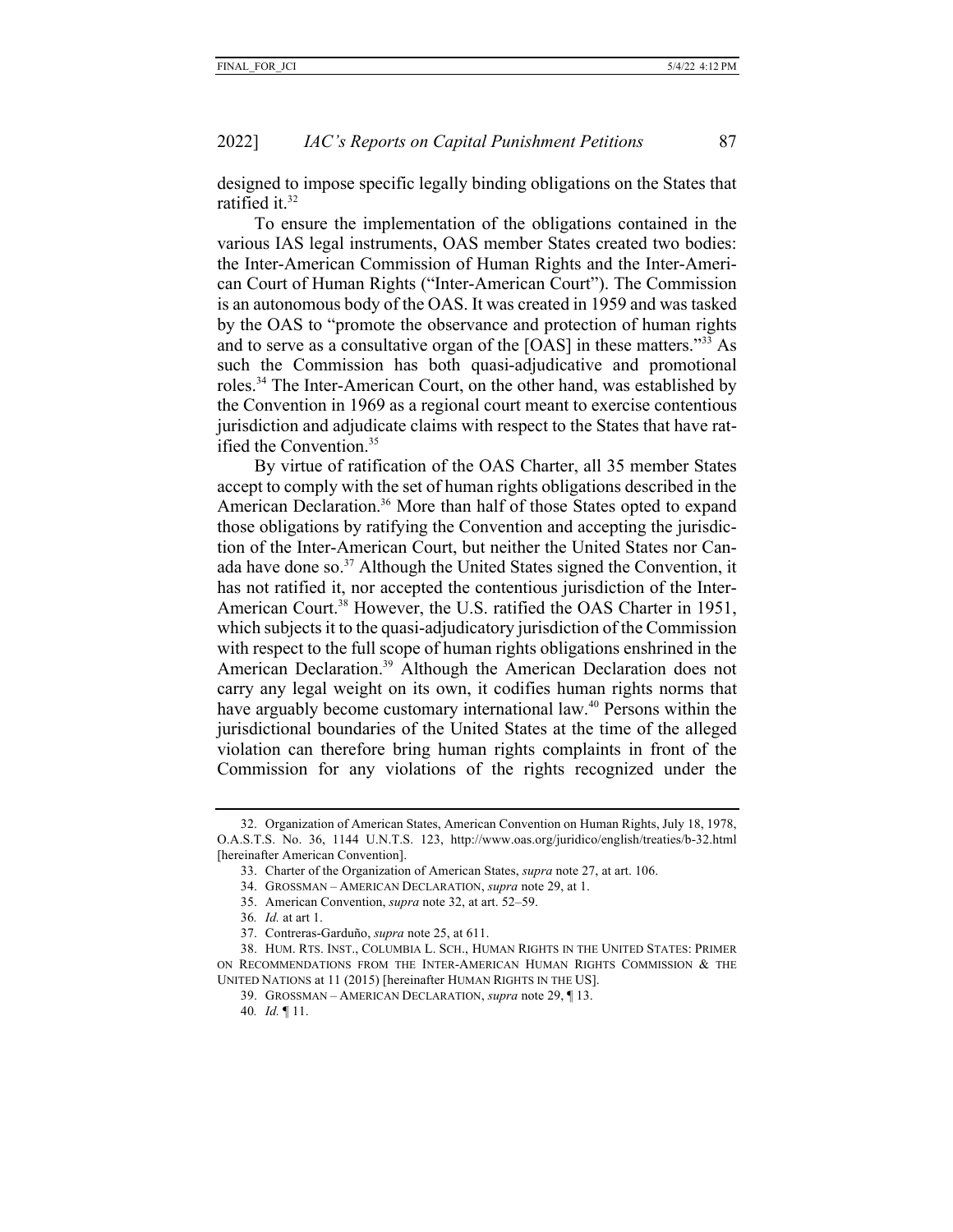American Declaration.<sup>41</sup> Although the United States often argues that the Declaration, as a non-treaty, creates no binding obligations, it is a reliable participant in the petition process in front of the Commission, substantively briefing and arguing questions posed by the claimants.<sup>42</sup>

The Commission, headquartered in Washington D.C., is composed of seven members, elected in their personal capacity, who serve four-year terms and can be re-elected, but only once.<sup>43</sup> The commissioners are proposed by the member States and are elected by the OAS General Assembly.44 After its inception in 1959, in 1965 the Commission's mandate was broadened to allow it to examine individual petitions alleging human rights violations by any OAS member State.<sup>45</sup> That gave it the power to decide whether the State in question had violated human rights and, if so, recommend the State to provide the victim certain remedies.<sup>46</sup> Today, the Commission receives nearly one thousand petitions each year.<sup>47</sup> After receiving a petition, the Commission conducts a preliminary evaluation and notifies the appropriate State.<sup>48</sup> It then decides the petitions' admissibility by analyzing whether the petitioner has fulfilled the formal requirements set forth in the Commission's Rules and Statute.<sup>49</sup> Once the petition has been deemed admissible, a case is opened, after which the Commission may hold hearings, make recommendations, issue precautionary measures (usually for immediate action in urgent cases), facilitate settlements, or make decisions on the merits of the petition.<sup>50</sup>

## *B. The United States and the OAS: A Turbulent Affair*

The United States has been said to have a paradoxical relationship with international human rights law. On one hand, the U.S. was a key initial contributor to the human rights regime coming off the Holocaust and has supported the enhancement of human rights and democracy as a

46*. Id.* 

<sup>41.</sup> American Declaration on the Rights and Duties of Man, art. 24, O.A.S. Doc. OEA/Ser.L./V./I.4 (1948), *reprinted* in Basic Documents Pertaining to Human Rights in the Inter-American System, Inter-Am. Comm'n H.R., OEA/Ser.L/V/II.82 Doc. 21 Rev. 1, at 17 (1992); *see also* Universal Declaration of Human Rights, G.A. Res. 217 (III) A, U.N. Doc. A/RES/217(III) (Dec. 10, 1948).

<sup>42.</sup> Richard J. Wilson, *The United States' Position on the Death Penalty in the Inter-American Human Rights System*, 42 SANTA CLARA L. REV. 1159, 1185 (2002).

<sup>43.</sup> Contreras-Garduño, *supra* note 25, at 599.

<sup>44</sup>*. Id.* 

<sup>45</sup>*. Id.* 

<sup>47</sup>*. Statistics*, INTER-AM. COMM'N H.R., https://www.oas.org/en/iachr/multimedia/statistics/statistics.html.

<sup>48.</sup> Contreras-Garduño, *supra* note 25, at 602–03.

<sup>49</sup>*. Id.* 

<sup>50</sup>*. Id.* at 603.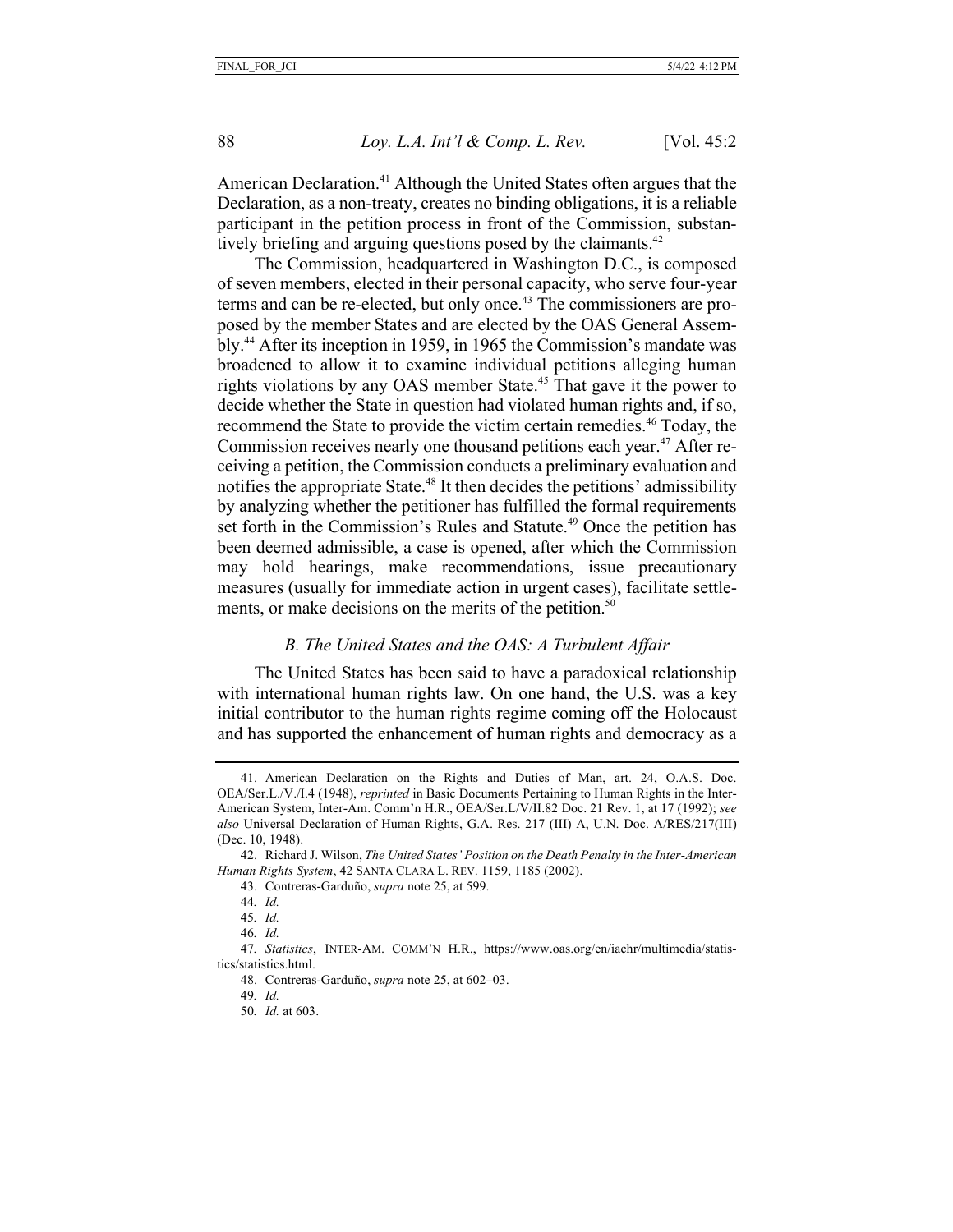core aspect of its foreign policy.<sup>51</sup> Yet despite these strong human rights commitments, the U.S. has appeared to renounce the domestic application of human rights norms.<sup>52</sup> This double standard has continued to plague the U.S. 's relationship with the international human rights movement and is visible in the U.S.'s interactions with the OAS and the Commission $53$ 

In 1948, the United States helped found the OAS to establish a multilateral forum in which the nations of the Western Hemisphere could engage with one another and solve issues concerning the region.<sup>54</sup> At the onset, the relationship between the U.S. and the OAS was one of mutual benefit. OAS decisions were often reflective of U.S. policy as many member states sought to maintain strong relations with the dominant power at the time.55 This was most apparent during the early period of the Cold War, when the U.S. was able to secure OAS support for controversial initiatives, such as a 1962 resolution to exclude Cuba from participation because of its ties to the communist bloc.<sup>56</sup>

However, over the past two decades, as a result of multiple factors, the U.S.'s once lofty influence in the Western Hemisphere has clearly declined.57 First, many OAS member States, throughout Latin America and the Caribbean, have elected ideologically diverse leaders, breaking the "post-Cold War policy consensus."58 Next, many of the States in the region have had considerable economic success, allowing them the confidence to seek out commercial and diplomatic relations often adverse to the U.S., or to reject liberal macroeconomic policies and a dollarized economy.59 Lastly, the U.S.'s invasion and occupation of Iraq following the terrorist attacks in the United States on September 11, 2001 drew sharp criticism by other OAS member states. $60$  As U.S. influence within the OAS has waned, Congress continues to debate whether the OAS still has a role in advancing American objectives within the Western

<sup>51.</sup> Amy C. Harfeld, *Oh Righteous Delinquent One: The United States' International Human Rights Double Standard - Explanation, Example, and Avenues for Change*, 4 CITY UNIV. N.Y.C. L. REV. 59, 64–65 (2001).

<sup>52</sup>*. Id.* at 63.

<sup>53.</sup> *Id.* at 67.

<sup>54.</sup> PETER MEYER, CONG. RSCH. SERV., R42639, ORG. OF AM. STATES: BACKGROUND AND ISSUES FOR CONG. (2018).

<sup>55</sup>*. Id.* at 1.

<sup>56</sup>*. Id.*

<sup>57</sup>*. Id.*

<sup>58</sup>*. Id.* 

<sup>59</sup>*. Id.*

<sup>60.</sup> Thomas A. O'Keefe, *The Inter-American System in an Era of Declining United States Hegemony*, 4 MIDDLE ATL. REV. LATIN AM. STUD. 2, 199 (2020).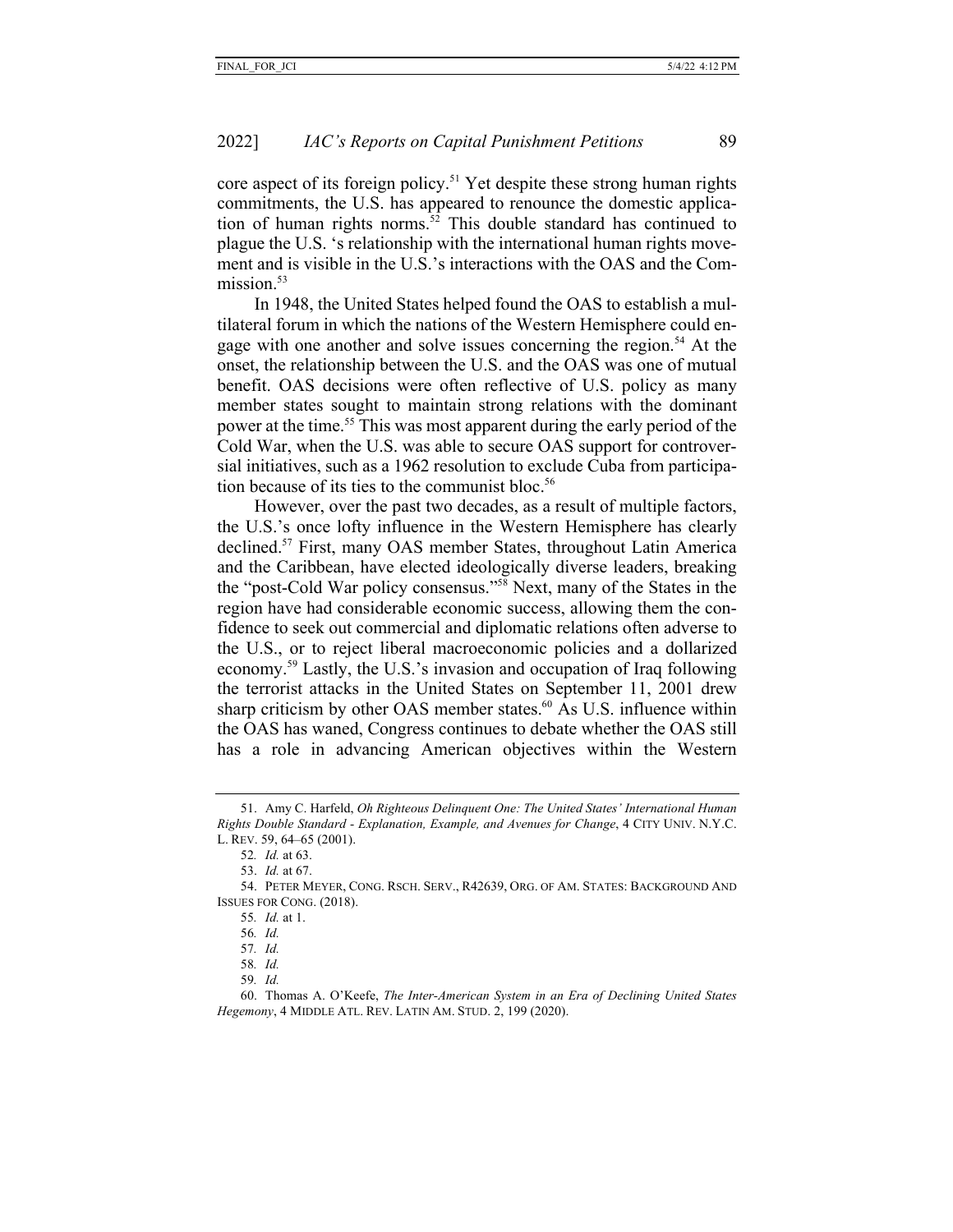Hemisphere.<sup>61</sup> The Commission and its decisions have often been at the forefront of these disputes.

The tones of these debates have fluctuated given the differing attitudes towards international human rights across presidential administrations. For example, the Bush administration expressed a general support of the Commission's work but failed to engage on a substantive level. $62$ During the Obama administration there was more substantive engagement. $\overline{63}$  Representatives of various agencies, who had better knowledge of the merits and issues under consideration, often participated in the hearings.<sup>64</sup> The U.S. State Department even facilitated several investigatory missions, and in 2015, the U.S. itself requested a hearing at the Commission on criminal justice and race.<sup>65</sup> The trend towards increasing U.S. engagement with the Commission reached a halt during the 2016 presidential election. The Trump administration's rejection of multilateralism and the embracing of the "American first" policy had detrimental consequences for the U.S.'s position within the Inter-American system and the international community. Most notably, in 2017, U.S. State Department representatives failed to attend the Commission's scheduled hearings about the Trump administration's travel ban and immigration enforcements.<sup>66</sup> This caused international outcry as it demonstrated a sharp shift in the U.S.'s attitude towards human rights and governing international bodies. Until then, the U.S. had always appeared before the Commission.67 On January 20, 2021, President Joe Biden took office, replacing Donald Trump and signaling perhaps a new era for human rights. However, with the Biden administration's recent clashes with the Commission over immigration policy, including the expulsion of asylum seekers, cooperation with the Commission seems to still remain a goal unrealized.<sup>68</sup>

<sup>61</sup>*. Id.* at 200.

<sup>62.</sup> Michael Camilleri & Danielle Edmonds, *An Institution Worth Defending: The Inter-American Human Rights System in the Trump Era* 2 (Jun. 2017) (working paper) (on file with Rule of Law Program at the Inter-American Dialogue).

<sup>63</sup>*. Id.* 

<sup>64</sup>*. Id.*

<sup>65</sup>*. Id.*

<sup>66</sup>*. Id.* at 3.

<sup>67.</sup> Jorge Contesse, *Resisting the Inter-American Human Rights System*, 44 YALE J. INT'L L.J. 179, 181 (2019).

<sup>68.</sup> Since March of 2020, the U.S. government announced it would begin interpreting section 265 of the Public Health Service Act to expel asylum seekers from the United States. Department of Health and Human Services, Control of Communicable Diseases; Foreign Quarantine: Suspension of Introduction of Persons into United States from Designated Foreign Countries or Places for Public Health Purposes, 85 Fed. Reg. 57, 16559 (Mar. 24, 2020) [hereinafter Control of Communicable Diseases]; *see also* 42 U.S.C. § 265. Since February 2021, the Biden administration has used Title 42 more than 700,000 times at the U.S. southern border to expel migrants. *See* U.S. Customs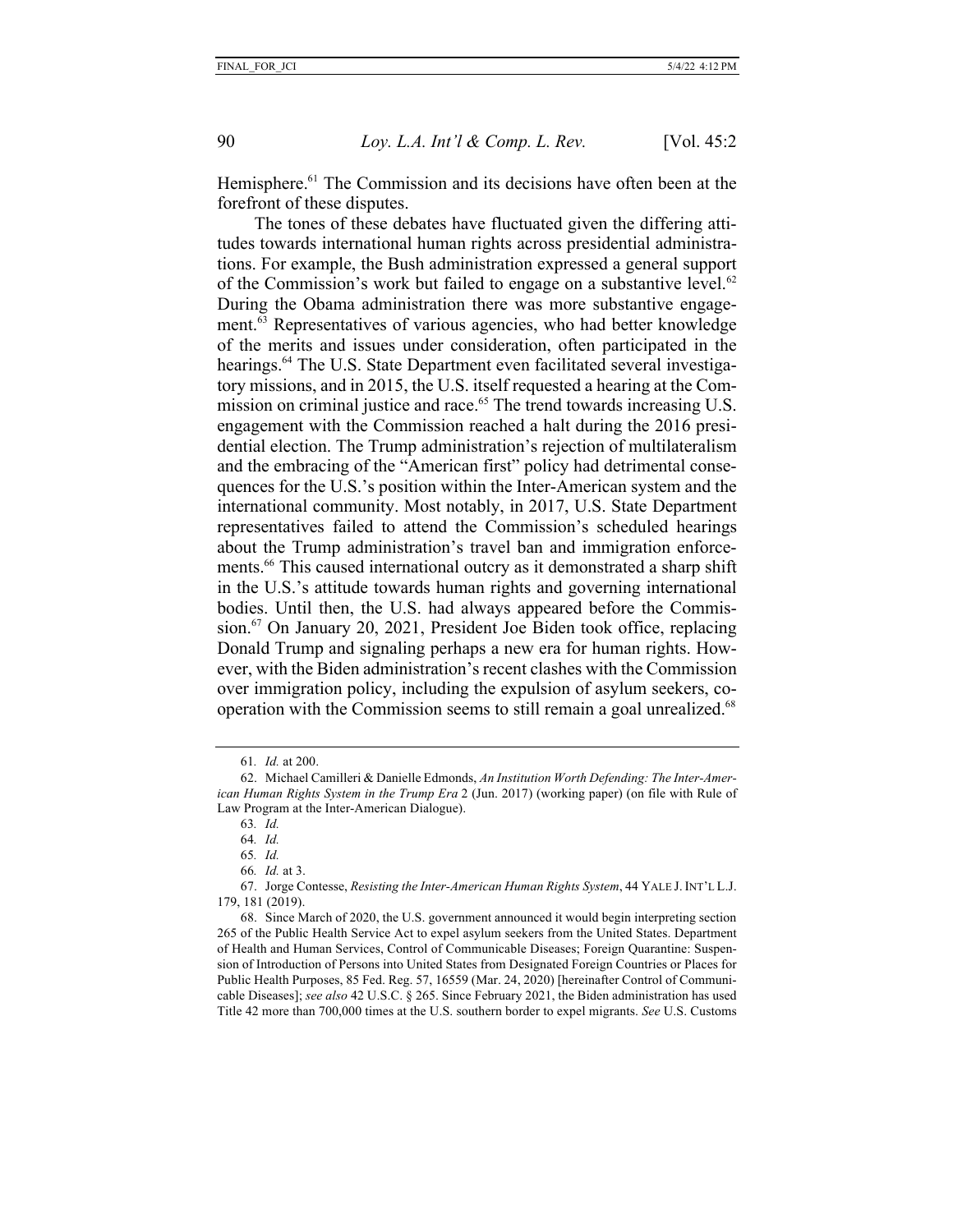#### *C. The Death Penalty in American Law and the Inter-American System*

The Commission views the death penalty as a crucial human rights issue. While the majority of States in the world have abolished capital punishment, including almost every State in the Western Hemisphere, the U.S. is part of the minority that still retains it. The first time the Commission found the U.S. in violation of Article I of the Declaration was in March of 1987, when it heard the cases of James Roach and Jay Pinkerton, each of whom was 17 years old when they were sentenced to death. $69$ This was also the first time an intergovernmental body found the United States in violation of any international human rights norm.<sup>70</sup> Since then, the United States has been one of the States against which human rights complaints are filed most often, with death penalty petitions being the largest category of petitions.<sup>71</sup> Most recently, the 2019 Annual Report indicated 111 petitions filed against the U.S.<sup>72</sup> With the death penalty as the subject of a growing number of petitions before the Commission, it begs to evaluate what petitioners stand to gain by appearing in front of it. Recognizing the potential benefits the Commission can provide is important to understanding the Commission's approach in evaluating death penalty petitions.

Over the last 15 years, the Commission has focused its efforts on examining the standards and application of capital punishment in the U.S. and other countries that continue to implement it.73 It has refrained from determining whether the death penalty in and of itself violates the American Declaration. In doing so, it has focused on three key issues that have formed the basis for its approach for addressing individual petitions challenging the use of the death penalty.<sup>74</sup> First, the Commission has developed a well-established practice to apply a heightened standard of strict scrutiny in capital punishment cases.<sup>75</sup> Second, the Commission has focused on the conditions on death row, often evaluating the treatment of

and Border Protection, "Nationwide Encounters," https://www.cbp.gov/newsroom/stats/nationwide-encounters (last visited Oct. 3, 2021).

<sup>69.</sup> Christina M. Cerna, *U.S. Death Penalty Tested before the Inter-American Commission on Human Rights*, 10 NETH. Q. HUM. RTS. 155, 155-56 (1992).

<sup>70</sup>*. Id.* at 155.

<sup>71.</sup> Richard J. Wilson, *The United States' Position on the Death Penalty in the Inter-American Human Rights System*, 42 SANTA CLARA L. REV. 1159, 1174 (2002).

<sup>72.</sup> Inter-Am. Comm'n H.R., *The Death Penalty in the Inter-American Human Rights System: From Restrictions to Abolition,* OEA/Ser.L/V/II., doc. 68 ¶ 40 (Dec. 31, 2011). https://www.oas.org/en/iachr/docs/pdf/deathpenalty.pdf [hereinafter *Death Penalty in IACHR*].

<sup>73</sup>*. Id.* at 12.

<sup>74.</sup> *Id.*

<sup>75</sup>*. Id.*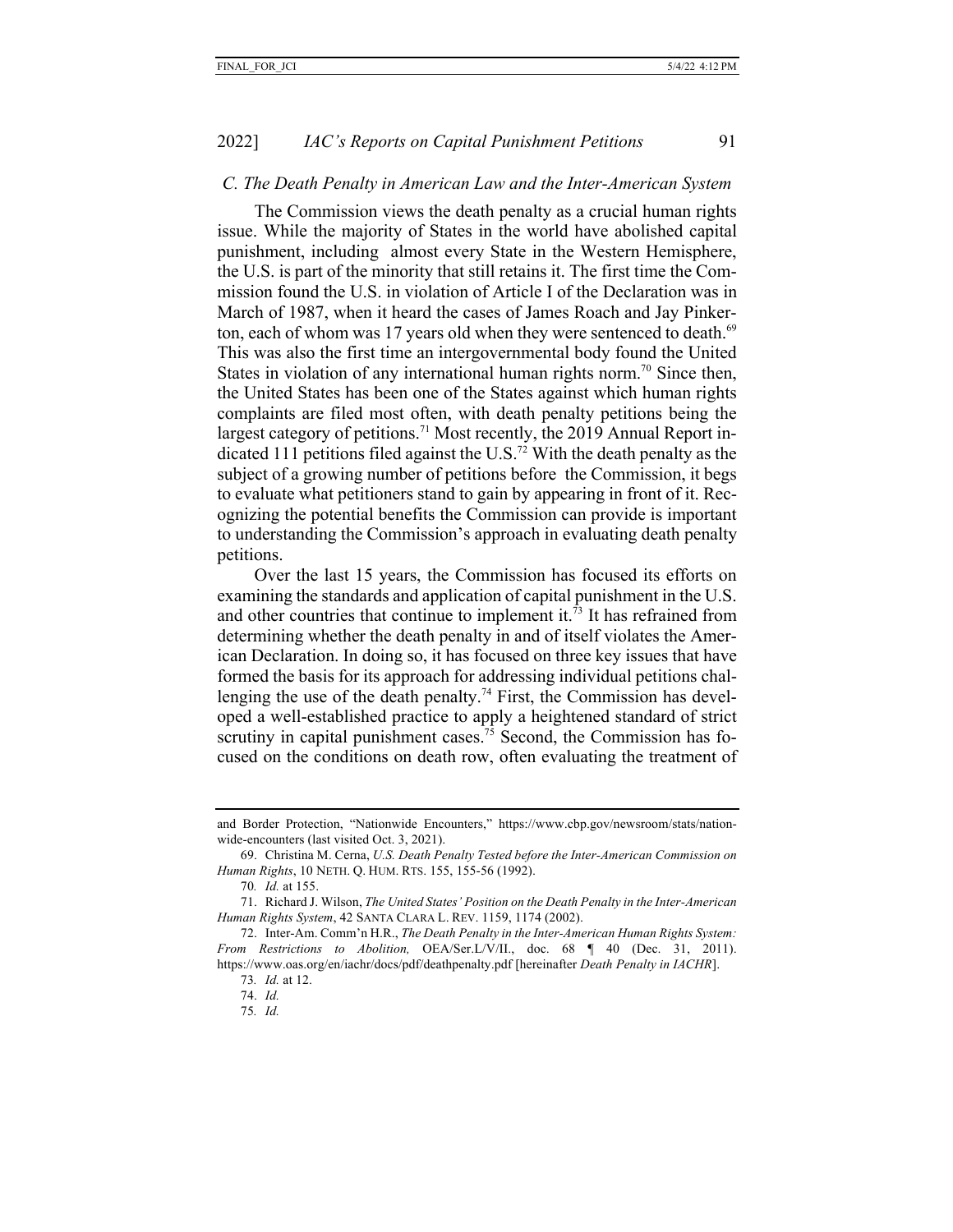those incarcerated from the initial point of custody.76 Lastly, the Commission has continued to emphatically condemn and work to prevent the practice of executing those sentenced to death even after the Commission has issued its precautionary measures.<sup>77</sup> These three issues provide insight to the framework the Commission used to address challenges to capital punishment and are imperative to understanding the Commission's decisions in the petitions of Mitchell and Robinson.

1. The Standard of Review in Death Penalty Cases: Strict Scrutiny

Article I of the Declaration states: "Every human being has the right to life, liberty and the security of his person."78 Although it does not go into greater detail as to the context of this right, the Commission has found Article I does not preclude the death penalty altogether, rather it prohibits its application "when doing so would result in an arbitrary deprivation of life or would otherwise be rendered cruel, infamous or unusual punishment."79 This interpretation of Article I is rooted in the Commission's position that the right to life holds a special place, if not primacy, in human rights systems and that any infringement upon that right should be evaluated under the highest level of scrutiny.<sup>80</sup> The Commission has explained that this standard of review is necessary particularly for the "need for reliability in determining whether a person is responsible for a crime that carries a penalty of death."81

## 2. The Conditions on Death Row

The Commission has dedicated special attention to monitoring the conditions of those incarcerated on death row. This is a priority for the Commission because there have been many instances of inhumane treatment, such as conditions of physical deprivation, that have been serious enough to be considered human rights violations.<sup>82</sup> Indeed, the Commission even established a Rapporteurship on the Rights of Persons Deprived of Liberty in 2004, which focuses on the rights of those on death row

<sup>76</sup>*. Id.* at 14.

<sup>77</sup>*. Id.*

<sup>78.</sup> American Declaration on the Rights and Duties of Man, art. 1, O.A.S. Doc. OEA/Ser.L/V./I.4 (1948), *reprinted* in Basic Documents Pertaining to Human Rights in the Inter-American System, Inter-Am. Comm'n H.R., OEA/Ser.L/V/II.82 Doc. 21 Rev. 1, at 17 (1992), *available at* https://www.cidh.oas.org/basicos/english (last visited Oct. 3, 2021) [hereinafter Declaration].

<sup>79</sup>*. Death Penalty in IACHR*, *supra* note 72, ¶ 10.

<sup>80</sup>*. Id.* ¶ 13.

<sup>81.</sup> Goodman v. Bahamas, Case 12.265, Inter-Am. Comm'n H.R., Report No.78/07, OEA/Ser.L/V/II.130, doc. 22 rev. 1 ¶ 34 (2007).

<sup>82</sup>*. Death Penalty in IACHR*, *supra* note 72, ¶¶ 44–45.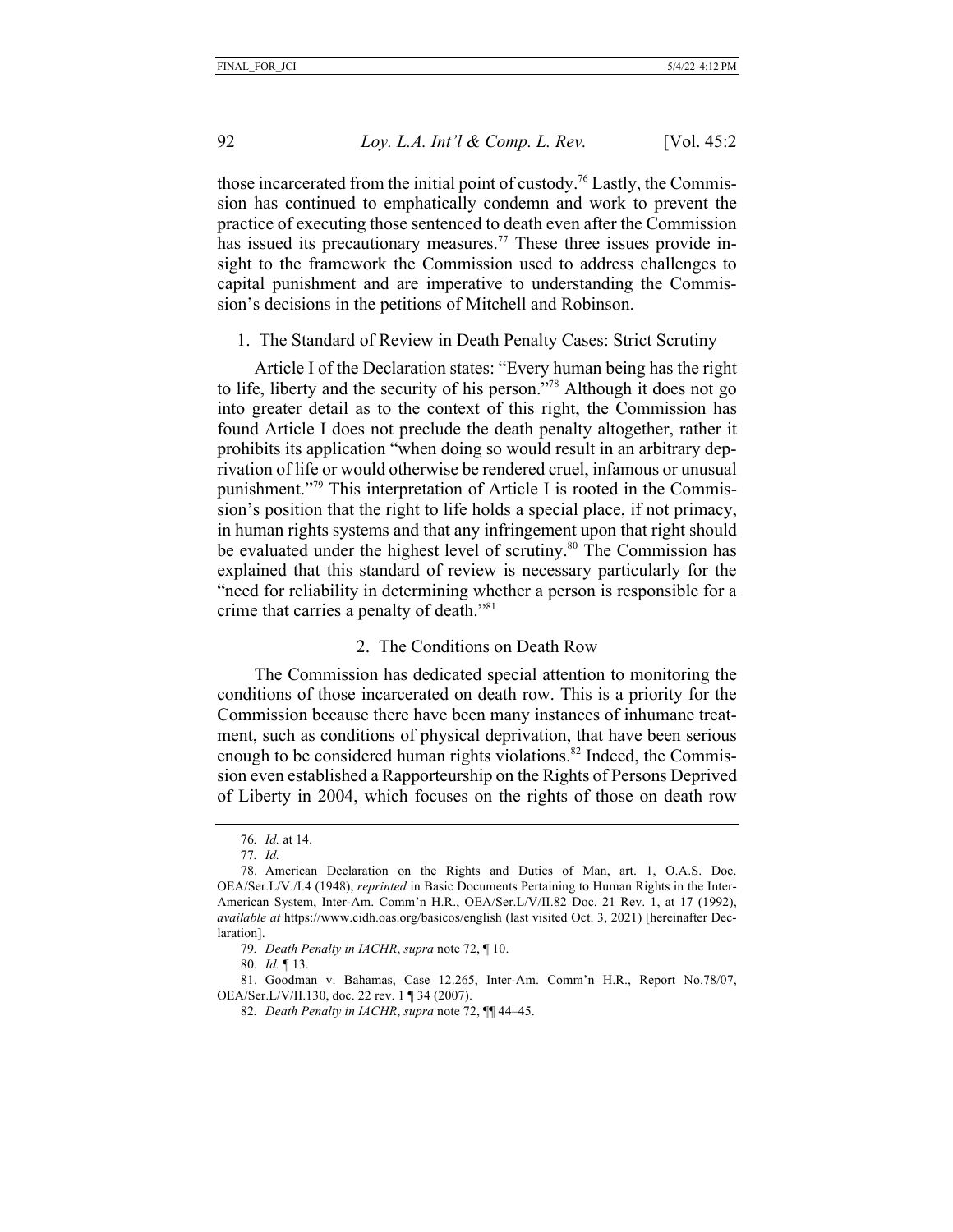through working visits, reports, and precautionary measures. $83$  When evaluating the treatment of those incarcerated on death row, the Commission starts at the point in which the State takes over as the guarantor of rights for the person in custody.<sup>84</sup> In 2018, the Commission ruled that lengthy stays on death row are "excessive and inhuman" punishment and a violation of the Declaration.85

## 3. Use of the Death Penalty in Violation of Precautionary and Provisional Measures

Although the Commission did not expressly institutionalize the use of precautionary measures until 1980, it historically implemented the practice of urging States to adopt measures regarding violations.86 The majority of these precautionary measures have been implemented in cases of high urgency, such as death penalty cases. $87$  In capital case petitions against the U.S., the Commission has issued precautionary measures pursuant to Article 25 of its Rules of Procedure.<sup>88</sup> Petitioners may request precautionary measures to address "serious and urgent cases" and "prevent irreparable harm to persons."89 Precautionary measures are akin to the remedy of injunctive relief in domestic court proceedings, as they call on government actors to either refrain from taking a particular action or to take an immediate action to prevent a human rights violation.90 The issuing of precautionary measures begins with a finding of imminent harm, after which the process is expedited on the premise that the underlying reason for the measures must be addressed immediately. $91$  The Commission will then issue the precautionary

<sup>83</sup>*. Id.* ¶ 44.

<sup>84</sup>*. Id.* ¶ 46.

<sup>85</sup>*. At Least 1,300 Prisoners are on U.S. Death Rows in Violation of U.S. Human Rights Obligations*, DEATH PENALTY INFO. CTR. (June 22, 2020) https://www.deathpenaltyinfo.org/factsand-research/dpic-reports/dpic-special-reports/dpic-analysis-at-least-1-300-prisoners-are-on-u-sdeath-rows-in-violation-of-u-s-human-rights-obligations [hereinafter *U.S. Death Row*].

<sup>86.</sup> Felipe Gonzalez, *Urgent Measures in the Inter-American Human Rights System*, 13 SUR-INT'L J. HUM. RTS. 51, 52 (2010).

<sup>87</sup>*. Id.* at 61.

<sup>88</sup>*. See e.g.,* Inter-Am. Comm'n H.R., Res. 10/2022, Precautionary Measure No. 1170-21: Melissa Lucio Regarding the United States of America, at 1 (Feb. 18, 2022), https://www.oas.org/en/iachr/decisions/mc/2022/res\_10-22\_mc\_1170-21\_us\_en.pdf. *See also* Inter-Am. Comm'n H.R., Rules of Procedure of the Inter-American Commission on Human Rights, art. 25 (Aug. 1, 2013), *available at* http://www.oas.org/en/iachr/mandate/basics/rulesiachr.asp [hereinafter IACHR Rules of Procedure].

<sup>89.</sup> IACHR Rules of Procedure, *supra* note 88, at art. 25.

<sup>90</sup>*. Id.*

<sup>91.</sup> COLUMBIA L. SCH. HUM. RTS. INST., HUMAN RIGHTS IN THE UNITED STATES: PRIMER ON RECOMMENDATIONS FROM THE INTER-AMERICAN HUMAN RIGHTS COMMISSION & THE UNITED NATIONS 1, 14 (2015) [hereinafter IACHR Primer].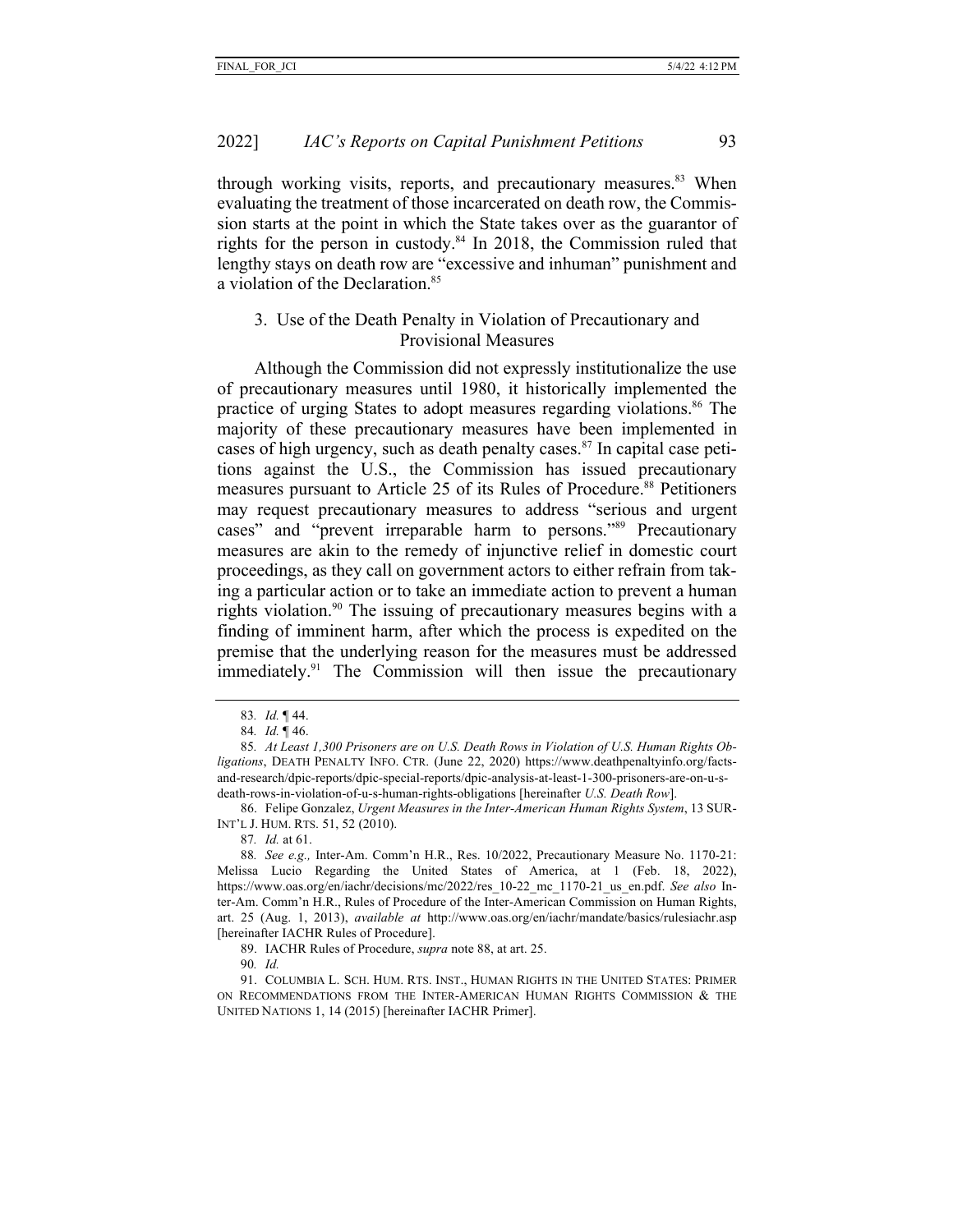measures in a report to the government and publish them in a press release.<sup>92</sup> Once the precautionary measures have been issued, the Commission continues to monitor state compliance with the measures, often the most challenging aspect of the petition process, particularly in death penalty cases.<sup>93</sup>

Although precautionary measures are not binding in law, they should be given due consideration, at least as a matter of comity and respect for the Commission and the OAS. Yet, the U.S. routinely disregards them. In dozens of cases, the U.S. has proceeded with the execution of individuals even after the Commission has issued precautionary measures requesting a stay on said executions.<sup>94</sup> The U.S. has routinely pointed to the Commission's "lack of jurisdiction to issue precautionary measures" to decline following the Commission's reports.<sup>95</sup> This lack of compliance has become a crucial focus for the Commission as it deems the execution of a person under precautionary measures to be an aggravated violation of the right to life.<sup>96</sup> Further, when a State does not observe precautionary measures, it obstructs the Commission's ability to effectively investigate and disrespects the entire petition process.<sup>97</sup> Indeed, in its report in another capital case, *Garza v. United States,* the Commission stated:

[T]hat it recognizes and it is deeply concerned by the fact that its ability to effectively investigate and determine capital cases has frequently been undermined when states have scheduled and proceeded with the execution of condemned prisoners despite the fact that those prisoners have proceedings pending before the Commission.<sup>98</sup>

The issue of executions in contempt of precautionary measures is by far the most critical issue facing death penalty petitions heard by the Commission, as the tendency for the U.S. to ignore them undermines the decisions of the Commission.

#### III. THE PETITIONS OF LEZMOND MITCHELL AND JULIUS ROBINSON

While both the petitions of Mitchell and Robinson claimed several violations of the Declaration, this Comment seeks to focus on the violations to Article I of the Declaration, the right to life. The three key principles mentioned above help to frame the decisions the Commission made

<sup>92</sup>*. Id*. 93. *Id.*

<sup>94</sup>*. Death Penalty in IAHCR*, *supra* note 69, at 14–15.

<sup>95.</sup> Contesse, *supra* note 64, at 212.

<sup>96</sup>*. Death Penalty in IAHCR*, *supra* note 69 at 14, ¶ 48.

<sup>97</sup>*. Id.* 

<sup>98.</sup> Garza v. United States, Case 12.243, Inter-Am. Comm'n H.R., Report No. 80/13 ¶ 66 (2001).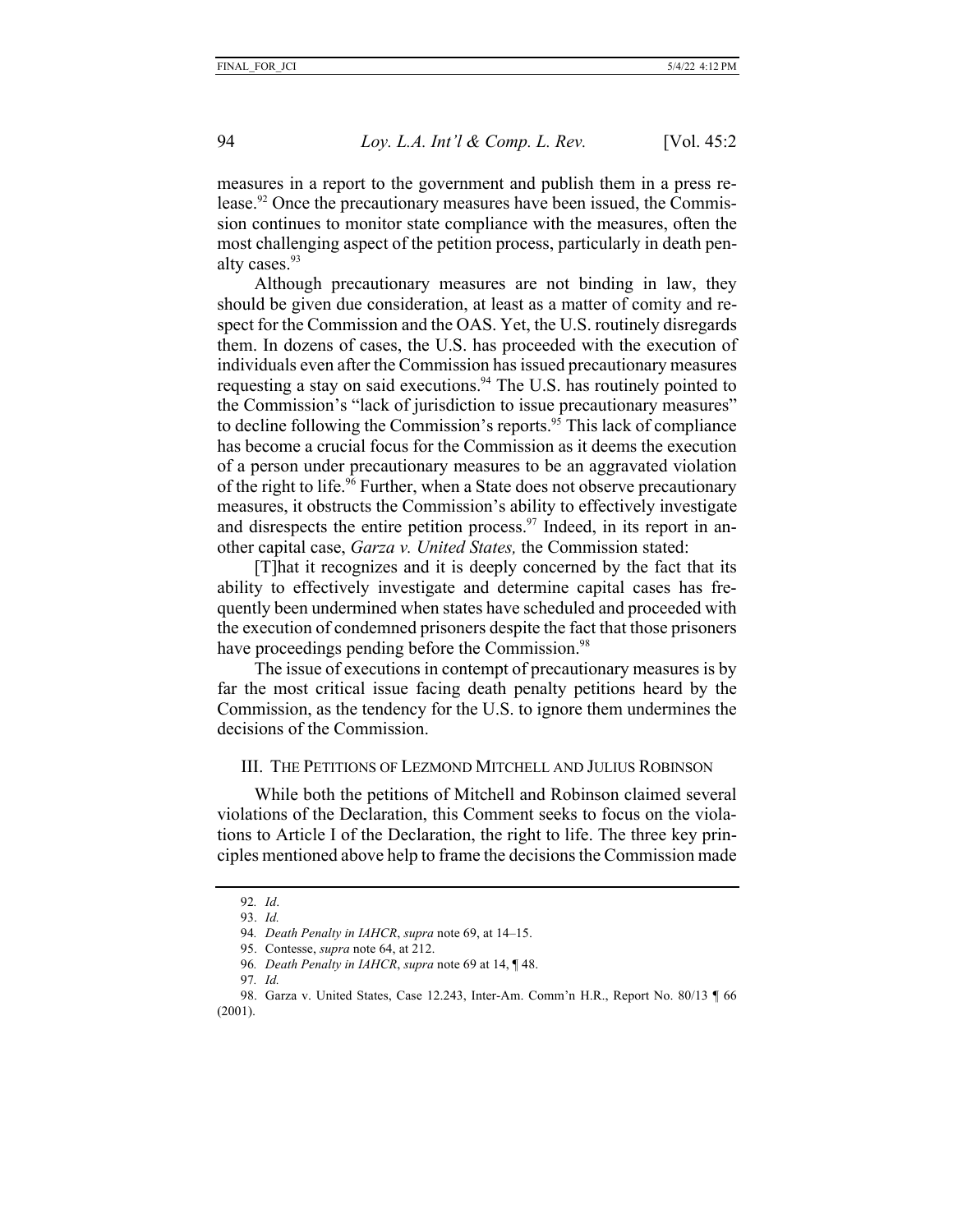regarding each petition. This Part will detail the relevant procedural history of each respective petition and the steps taken by both the Commission and the United States.

#### *A. Inter-American Commission Petition of Lezmond Mitchell*

Lezmond Mitchell, a Navajo man, was convicted of murdering two Navajo women on Navajo reservation land in 2001.<sup>99</sup> On October 28, 2001, Mitchell and his co-defendant, Johnny Orsinger, killed 63-yearold Alyce Slim and her nine-year-old granddaughter, Tiffany Lee, after being picked up as hitchhikers on their way to New Mexico.<sup>100</sup> Mitchell and Orsinger killed Slim on sight before driving her truck into the mountains where they killed Lee, and disposed of both victim's bodies in shallow graves before stealing Slim's car.<sup>101</sup> Three days later, Mitchell and two accomplices carried out an armed robbery of a trading post on the Navajo reservation using Slims truck. Mitchell was eventually arrested by a Federal Bureau of Investigation (FBI) team on November 4.102

Mitchell's case represents the only time in modern history the United States sought the death penalty over the objection of a Native American tribe when the criminal conduct in question occurred on tribal land.<sup>103</sup> The Navajo Nation has consistently maintained its position against the use of the death penalty generally and as applied to Mitchell.<sup>104</sup> As mentioned previously, Mitchell raised six violations to the Declaration in his petition to the Commission, one of which was a violation of Article I, the right to life.<sup>105</sup> Mitchell's case was not a typical capital case. The Government used a legal loophole to circumvent the Navajo Nation's rejection of the death penalty and to secure a death sentence against Mitchell.<sup>106</sup> The Government's arbitrary decision to subject Mitchell to capital punishment over the objections of the Navajo Nation and its later carrying out said sentence were both violations of Article I of the Declaration.

1. The Procedural and Legal History of Mitchell's Case

Under the Major Crimes Act, 18 U.S.C § 1153(a), the federal government is permitted to prosecute serious crimes, such as murder and

104*. Id.* at 36*.*

106. *Id.* at 2.

<sup>99.</sup> Mitchell Petition, *supra* note 11, at 2.

<sup>100</sup>*. Id.* at 7.

<sup>101</sup>*. Id.* at 7, 10–11.

<sup>102</sup>*. Id.* at 38.

<sup>103</sup>*. Id.* at 34*.*

<sup>105.</sup> Mitchell Petition, *supra* note 11, at 5.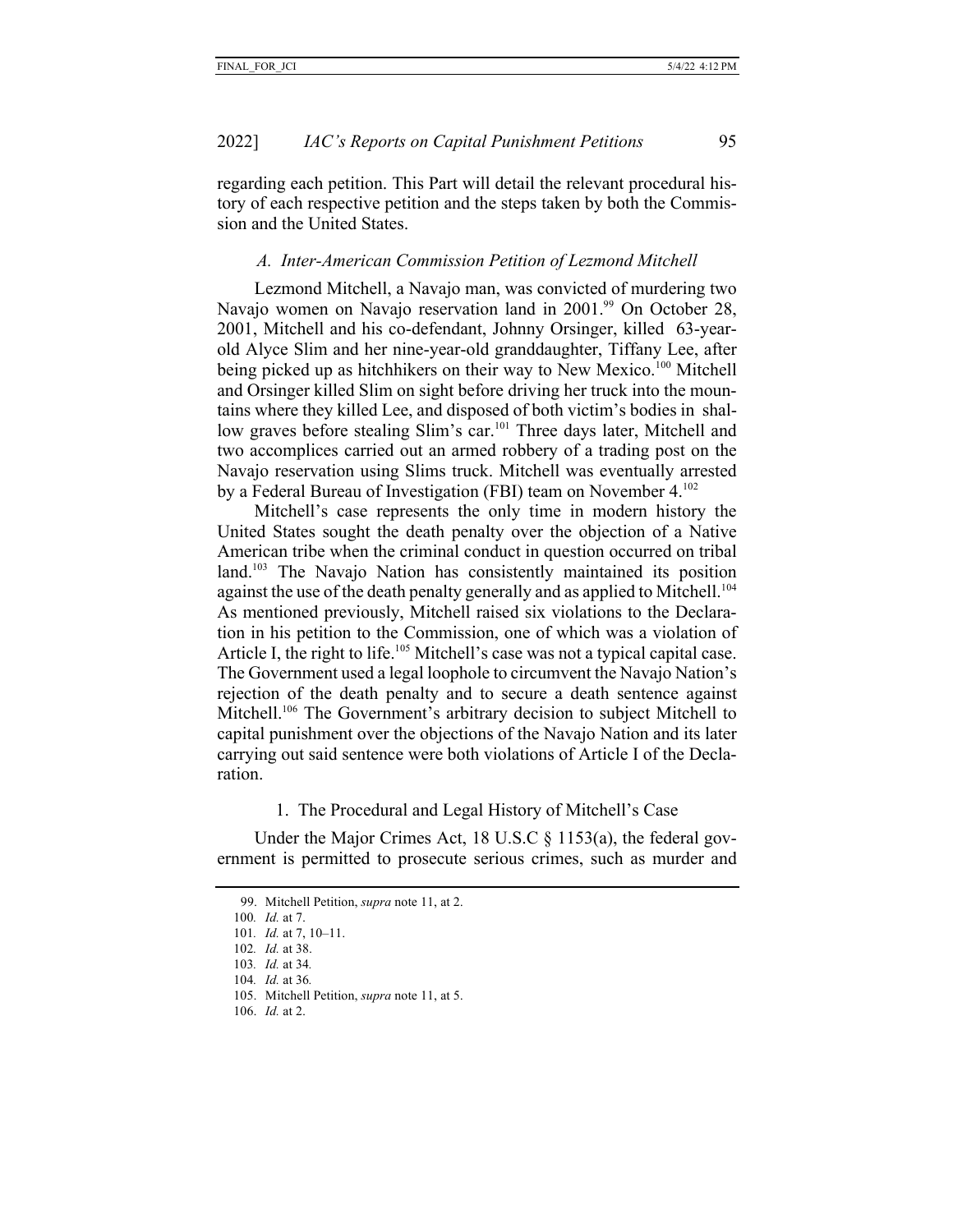manslaughter, even if they are committed on tribal land regardless of whether the victim is a Native American or a non-Native American.<sup>107</sup> But in 1994, the U.S. Congress enacted a small but important development toward tribal self-determination with regard to federal government prosecution of crimes committed on tribal lands.<sup>108</sup> The "tribal option" allowed Native American tribes to decide whether the death penalty applied to crimes committed by a Native person against another Native person on tribal lands.<sup>109</sup> In relevant part, representatives of the Navajo Nation explained to Congress:

It is incumbent upon the federal government to allow Indian tribes the choice of whether the death penalty should be extended to our territory. . .. [T]he death penalty is counter to the cultural beliefs and traditions of the Navajo people who value life and place great emphasis on the restoration of harmony through restitution and individual attention. The vast majority of major crimes committed on the Navajo Nation and within other Indian reservations are precipitated by the abuse of alcohol. The death penalty will not address the root of the problem; rather rehabilitation efforts will be more effective.<sup>110</sup>

Thus, although the federal government still has jurisdiction over crimes that would qualify for a death sentence committed by tribal members on tribal land, the tribes are still able to retain the right to "opt in" to the use of the death penalty as applied to their members.<sup> $11$ </sup> This provision is still limited, as tribal consent does not prevent Native Americans from being sentenced to death.<sup>112</sup> In particular, tribes are not given the option to "opt in" when a murder occurs in conjunction with other certain federal crimes such as carjacking, kidnapping, or the killing of a federal officer on tribal land.113 These are crimes of general applicability meaning the federal government has jurisdiction over the offenses regardless of if they took place on tribal land.114 In Mitchell's case, the Government charged Mitchell with carjacking resulting in death, since Mitchell and his accomplice took the victim's vehicle after the murder and used it as a mode of

<sup>107.</sup> 18 U.S.C. § 1153(a) (2011).

<sup>108.</sup> Mitchell v. United States, 790 F.3d 881, 895 (9th Cir. 2015).

<sup>109.</sup> 18 U.S.C. § 3598 (1994).

<sup>110</sup>*. Crime Prevention and Criminal Justice Reform Act of 1994: Hearings on H.R. 3315 Before the Subcommittee on Crime and Criminal Justice of House Judiciary Committee*, 103rd Cong. (1994) (statement of Helen Elaine Avalos, Assistant Att'y Gen., Navajo Dep't of Justice, on behalf of Peterson Zah, President of the Navajo Nation).

<sup>111.</sup> Felicia Fonseca, *Most American Indian Tribes Opt Out of Federal Death Penalty,* AP NEWS (Aug. 21, 2017), https://www.apnews.com/article/86b9734f456846e9b0df9faa0237122f.

<sup>112</sup>*. Id.*

<sup>113</sup>*. Id.* 

<sup>114.</sup> Mitchell Petition, *supra* note 11 at 2.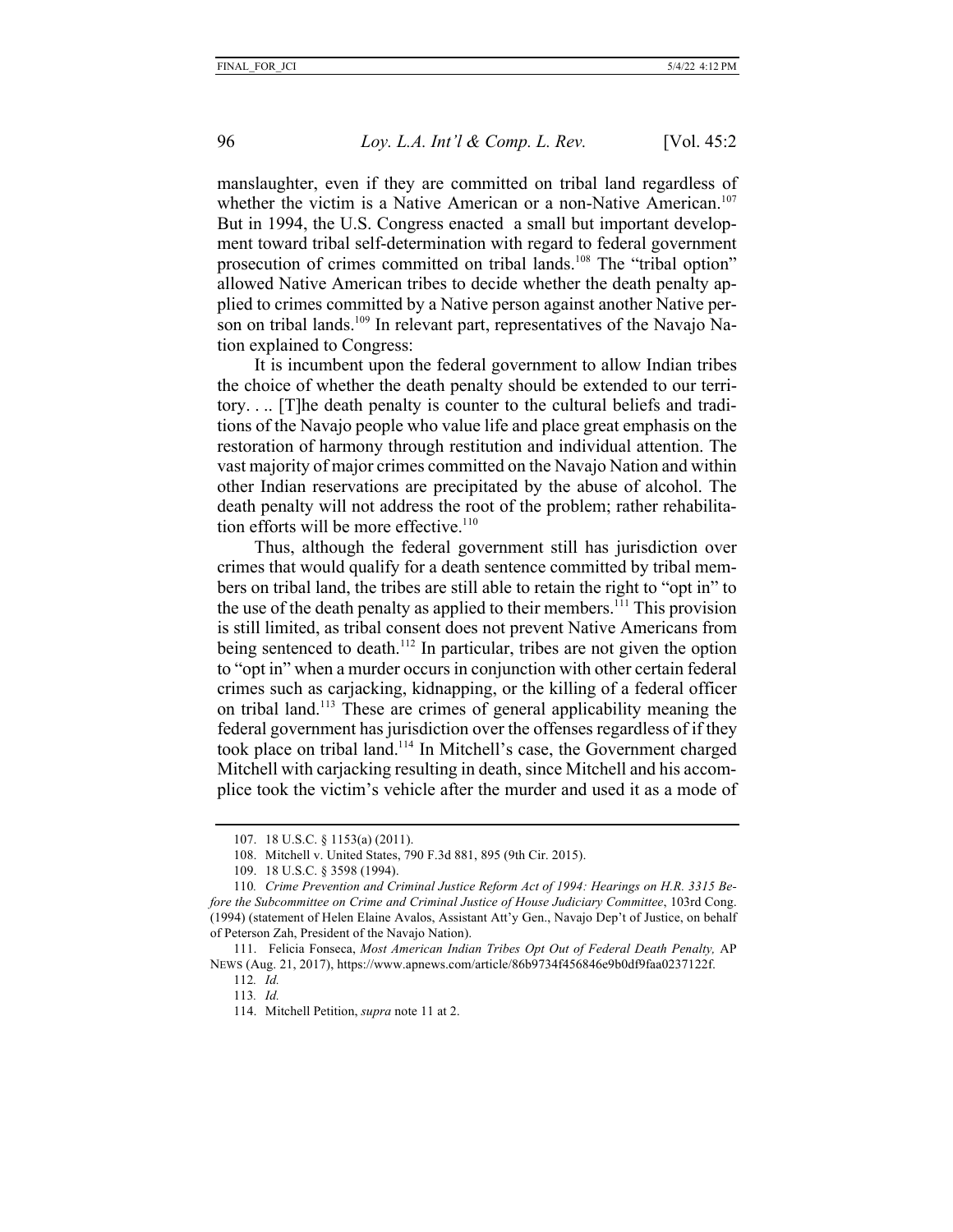transportation.<sup>115</sup> Accordingly, the Government was able to seek and obtain the death penalty for this charged carjacking which resulted in death. $116$ 

In 2001, the United States Attorney's Office for the District of Arizona ("USAO") contacted the Navajo Nation regarding Mitchell's case, specifically inquiring whether the Navajo Nation would support a capital prosecution for his murder charges.<sup>117</sup> On January 22, 2002, Levon Henry, the Attorney General for the Navajo Nation, wrote Paul Charlton, the U.S. Attorney for the District of Arizona at the time, explaining that the Public Safety Committee of the Navajo Nation Council was in the process of holding public hearings on capital punishment.<sup>118</sup> Henry further explained that while the Commission had not yet finished the hearings, the Public Safety Committee of the Navajo Nation Council and the Judiciary Committee of the Navajo Nation Council maintained "the historic position of …opposing the sentencing option of capital punishment."<sup>119</sup> After receiving this input from the Navajo Nation, the local USAO recommended to the Department of Justice not to seek the death penalty against Mitchell.<sup>120</sup> Then-Attorney General John Ashcroft overrode the recommendation and the Navajo Nation's position and instructed the USAO to seek the death penalty against Mitchell.<sup>121</sup> Due to the Navajo Nation's position, the USAO was unable to seek capital punishment on the murder charges, and instead sought the death penalty under the charge of "carjacking resulting in death" notwithstanding the objections of the Navajo Nation and even the victims' family.<sup>122</sup>

In 2003, a jury convicted Mitchell of first-degree murder, felony murder, carjacking resulting in death, and related federal crimes.<sup>123</sup> During the penalty phase, Mitchell was given a death sentence on the charge of carjacking resulting in death in accordance with the jury's verdict.124 Mitchell later appealed his conviction and sentence arguing that because the Navajo Nation did not "opt in" to the federal punishment scheme, the death sentence violated tribal sovereignty.<sup>125</sup> The Ninth Circuit later affirmed his conviction and sentence and in 2008, the Supreme Court

- 118*. Id.*
- 119*. Id.*
- 120. Mitchell Petition, *supra* note 11 at 34.
- 121*. Mitchell*, 790 F.3d at 896.
- 122. Mitchell Petition, *supra* note 11, at 2.
- 123*. See* United States v. Mitchell, 502 F.3d 931, 945 (9th Cir. 2007).
- 124*. Id.* at 946.
- 125*. Id.*

<sup>115</sup>*. Id.* at 7.

<sup>116</sup>*. Id.* at 2.

<sup>117</sup>*. Id.* at 33.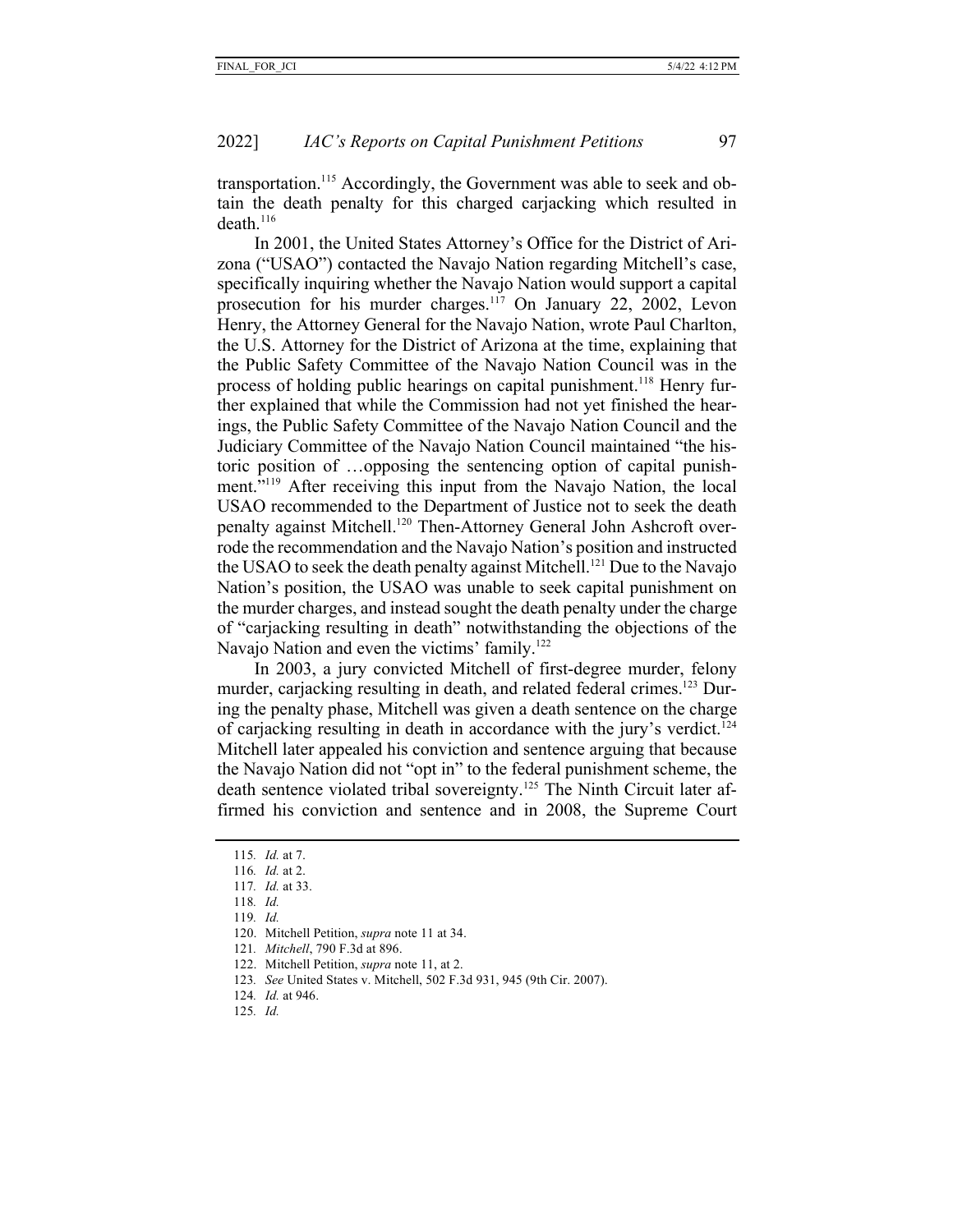denied Mitchell's petition for certiorari.<sup>126</sup> Mitchell then moved to vacate, set aside, or correct his sentence under 28 U.S.C § 2255.<sup>127</sup> The Court denied his motion and the Ninth Circuit affirmed.<sup>128</sup>

#### 2. The Inter-American Commission's Findings and Recommendations

After exhausting his domestic remedies, Mitchell filed a petition with the Commission on April 3, 2017.<sup>129</sup> The United States filed its response to Mitchell's petition on September 21, 2017.<sup>130</sup> On August 12, 2020, the Commission later issued its report on the admissibility and merits of Mitchell's petition and found the United States responsible for violations of Article I, XVIII, XXV, and XXVI of the Declaration and asked the United States to stay Mitchell's execution.<sup>131</sup>

a. Right of Protection from Arbitrary Arrest

The Commission began by evaluating Mitchell's claim of violation of Article XXV of the Declaration, which provides for protection against unlawful or arbitrary detention or arrest.<sup>132</sup> In determining whether an arrest violated this provision, the Commission first determines whether the detention was legal under the domestic law of the State in question.<sup>133</sup> It then analyzes the domestic law in the context of the provisions established by Inter-American human rights instruments, in this case the Declaration.<sup>134</sup> Lastly, it evaluates whether the detention and applicable law in this specific case was arbitrary.<sup>135</sup>

Mitchell alleged in his petition that he was unlawfully detained for a misdemeanor that did not call for jail time and was subsequently held illegally in custody for weeks while being interrogated by the FBI without counsel.136 The U.S. claimed that Mitchell's claim was meritless because he failed to offer evidence that he had asked for counsel during any of the

131. Mitchell Commission Report, *supra* note 15, at 3.

<sup>126</sup>*. Id.* at 931; Mitchell v. United States*,* 553 U.S. 1094, 2902–03 (2008).

<sup>127.</sup> Mitchell v. United States, No. CV-20-8217-PCT-DGC (D. Ariz. Aug. 13, 2020) (amended Aug. 22, 2020).

<sup>128.</sup> Mitchell v. United States, No. CV-09-8089-PCT-MHM, 2010 WL 3895691, at \*43 (D. Ariz. Sept. 30, 2010), aff'd, 790 F.3d 881 (9th Cir. 2015); *Mitchell,* 790 F.3d at 887.

<sup>129.</sup> Mitchell Petition, *supra* note 11.

<sup>130.</sup> Mitchell v. United States, Petition No. P-627-17, Inter-Am. Comm'n H.R., Response of the United States (Sept. 21, 2017).

<sup>132</sup>*. Id*. at 15.

<sup>133.</sup> *Id*. at 16.

<sup>134</sup>*. Id*.

<sup>135</sup>*. Id*.

<sup>136</sup>*. Id.* at 16.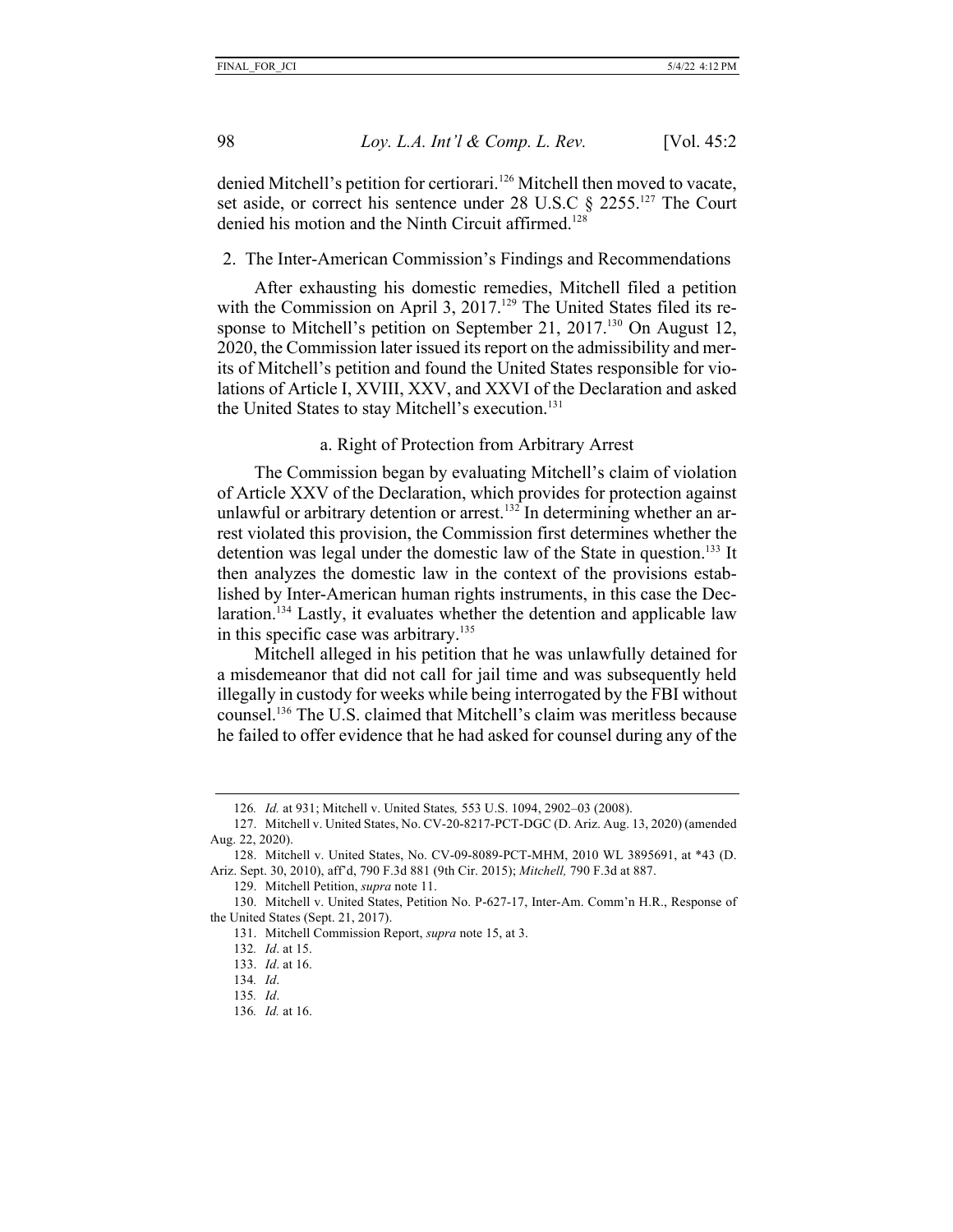interrogation or that he ever requested a trial hearing on this issue.<sup>137</sup> Mitchell had originally been arrested by the FBI and Navajo Nation Police on a misdemeanor charge of vandalism of tribal property, which he later pled guilty to before a tribal judge.<sup>138</sup> The Commission found that Mitchell's arrest was unlawful because the misdemeanor did not warrant jail time, yet he was held in tribal custody for  $17$  days.<sup>139</sup> Further, Commission noted that it was during this unlawful detention that FBI agents interrogated Mitchell regarding his involvement with the murder he was later charged with.<sup>140</sup> The Commission concluded that the U.S. violated Mitchell's right to not be illegally arrested under Article XXV.<sup>141</sup>

#### b. Right to a Fair Trial and Due Process of Law

The Commission next reviewed Mitchell's claim for violation of Article XVIII and XXVI.<sup>142</sup> In assessing the merits of this claim, the Commission provided an overview of the scope of protection of indigenous law and jurisdiction within the Declaration. In relevant part, the Commission explained that in prior cases regarding the rights of indigenous people, the Declaration recognized the right of ethnic groups to special protection and that States must ensure the full exercise and enjoyment of rights for members of indigenous communities.<sup>143</sup> Further, it explained that the Declaration on the Rights of Indigenous Peoples adopted in 2016 recognizes the right to autonomy and self-governance as well as the right to the protection of cultural identity.144 It is within this context that the Commission analyzed the imposition of the death penalty despite clear objection by the Navajo Nation.

The Commission observed that absent the charge of carjacking resulting in death, Mitchell would not have been eligible for the death penalty.145 It is this charge that prevented the Navajo Nation to opt against the application of the federal death penalty because carjacking is exempt from this provision.146 The Commission also observed that although the U.S. Court of Appeals for the Ninth Circuit affirmed the denial of Mitchell's motion, several of the judges were highly critical of the U.S.'s

- 141*. Id.*
- 142*. Id.* at 17 nn.62–63.
- 143. Mitchell Commission Report, *supra* note 15, at 18.
- 144*. Id.* at 18.
- 145*. Id*. at 19.
- 146*. Id*. at 19.

<sup>137.</sup> Mitchell Commission Report, *supra* note 15, at 16.

<sup>138</sup>*. Id.*

<sup>139.</sup> *Id.* at 17.

<sup>140</sup>*. Id.*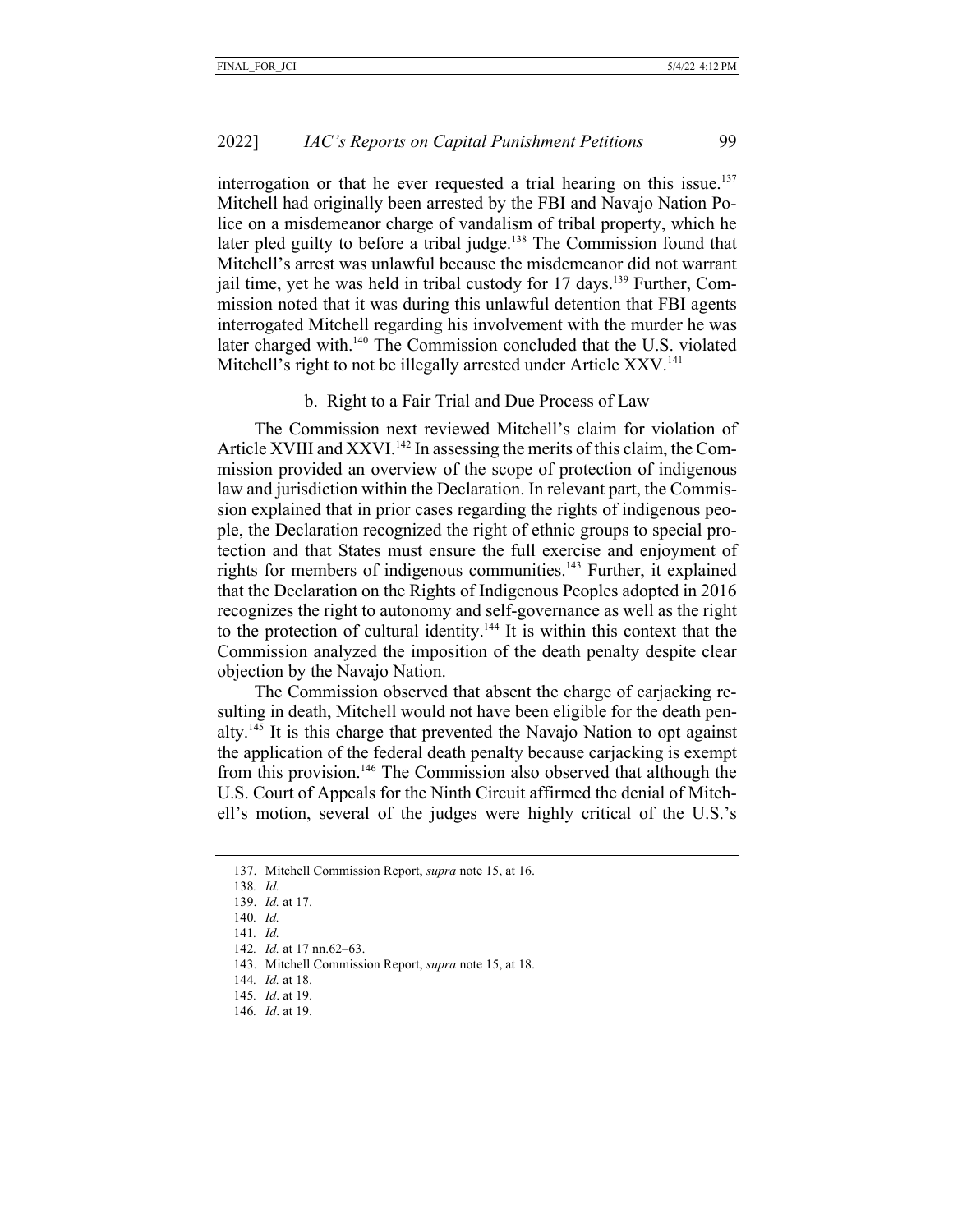method in seeking the death penalty against Mitchell.<sup>147</sup> In its conclusion, the Commission held that seeking the death penalty over the repeated rejection by the Navajo Nation for a charge of carjacking, which had a minimal legal interest, was arbitrary and without justification.<sup>148</sup>

Under this analysis, the Commission evaluated the legal representation Mitchell received during his initial trial.<sup>149</sup> At trial, Mitchell was represented by two federal public defenders and by an attorney in private practice who joined the defense team a few months later.<sup>150</sup> The Commission first sided with the U.S. in concluding that Mitchell's right to counsel was not violated since he had properly waived his *Miranda* rights while he was interrogated by the FBI.<sup>151</sup> This reasoning differs from that of the Commission's finding of a violation of Article XXV, illegal arrest, because the issue was his detention for a misdemeanor that did not warrant jail time.<sup>152</sup>

However, the Commission still found Mitchell's trial counsel inadequate under the standard of strict scrutiny.153 Although the U.S. asserted that Mitchell's trial counsel had conducted a thorough investigation and he had been examined by a team of experts, the Commission observed that his counsel was inexperienced and had failed to present key mitigation evidence and jury instructions during the penalty phase of his trial.<sup>154</sup> A key determining factor for the Commission's decision was that despite evidence that Mitchell was intoxicated during the time of the murders, his counsel chose to not present an intoxication defense or request a jury instruction on impaired capacity as a mitigating factor.<sup>155</sup> Given the high standard of strict scrutiny the Commission applies to death penalty cases, the possibility of a different outcome if an intoxication defense had been raised was enough for the Commission to conclude that the U.S. violated Mitchell's right to due process and a fair trial.<sup>156</sup> The Commission also found that Mitchell did not have access to effective remedy to assert this claim, since the district court had denied his motion to vacate his conviction and sentence, and his request for an evidentiary hearing to contest

- 149. Mitchell Commission Report, *supra* note 15, at 22.
- 150*. Id.* at 22.
- 151*. Id.* at 21.
- 152*. Id*. at 17.
- 153*. Id.* at 23.
- 154*. Id.*
- 155. Mitchell Commission Report, *supra* note 15, at 23.
- 156*. Id.*

<sup>147</sup>*. Id.* at 20.

<sup>148</sup>*. Id.* at 20–21.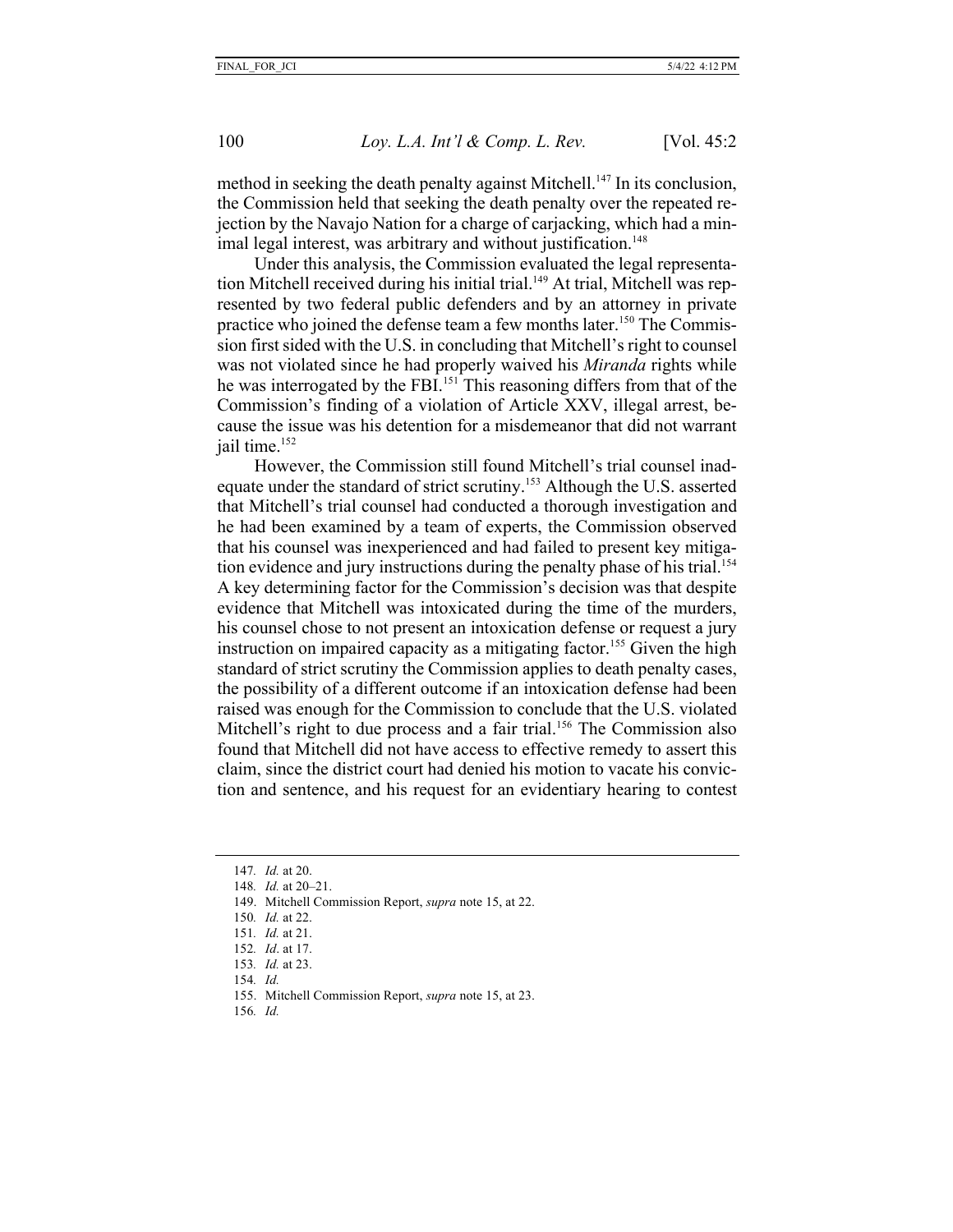the factual issues related to his claim of ineffective assistance of counsel.157

## c. Right to Not Receive Cruel, Infamous, or Unusual Punishment

The Commission focused on two main points in its discussion of Articles XXV and XXVI of the Declaration: the method of execution and long deprivation on death row.<sup>158</sup> Articles XXV and XXVI establish the right to humane treatment and protection against torture, or cruel, inhuman and degrading treatment.<sup>159</sup> The Commission explained that in capital cases the State has an enhanced obligation to provide the person sentenced to death with all the relevant information regarding how he or she is going to die.160 The Commission noted that other international bodies have requested the U.S. review its execution methods and protocol, in particular lethal injection, to prevent severe pain and suffering.161 The Commission observed that Mitchell joined a federal law suit in 2014 in the U.S. District Court for the District of Columbia claiming that the means by which the government seeks to implement the death penalty would violate the U.S. Constitution.<sup>162</sup> Although the Ninth Circuit stayed Mitchell's execution pending the resolution of an appeal, there was no information regarding the U.S.'s new federal lethal injection protocol.<sup>163</sup>

The Commission also considered the length of time that Mitchell had already been waiting on death row, which at the time of the report had already been 18 years.<sup>164</sup> The Commission indicated that it had already found in prior cases that "prolonged solitary confinement on death row" constituted inhuman treatment, and Mitchell's case was no different.<sup>165</sup> The 18 year wait compounded by the uncertainty of when the death sentence could be carried out was a violation under Articles XXV and XXVI. This decision by the Commission is important to note, as a

162. Mitchell Commission Report*, supra* note 15, at 25.

163*. Id*.

164*. Id.* at 26.

<sup>157</sup>*. Id.* at 24.

<sup>158</sup>*. Id.* at 24–26.

<sup>159</sup>*. Id.* at 26.

<sup>160</sup>*. Id.* at 24.

<sup>161</sup>*. See* Comm. Against Torture, Considerations of Reps. Submitted by State Parties under Art. 19 of the Convention against Torture and Other Cruel, Inhuman or Degrading Treatment or Punishment, U.N. Doc. CAT/C/USA/CO/2, ¶ 31 (July 25, 2006).

<sup>165</sup>*. See* Bucklew v. United States, Case 12.958, Inter-Am. Comm'n H.R., Report No. 71/18, OEA/Ser.L/V/II.168, doc. 81 ¶¶ 86-90 (2018) (finding that 20 years on death row was inhuman and excessive); *see also* Saldaño v. United States, Case No. 12.254, Inter-Am. Comm'n H.R., Report No. 24/17, OEA/Ser.L/V/161, doc. 31 ¶ 246 (2017) (citing Aitken v. Jamaica, Case No. 12.275, Inter-Am. Comm'n H.R., Report No. 58/02  $\P$  133-34) (holding that four years of solitary confinement was inhuman treatment).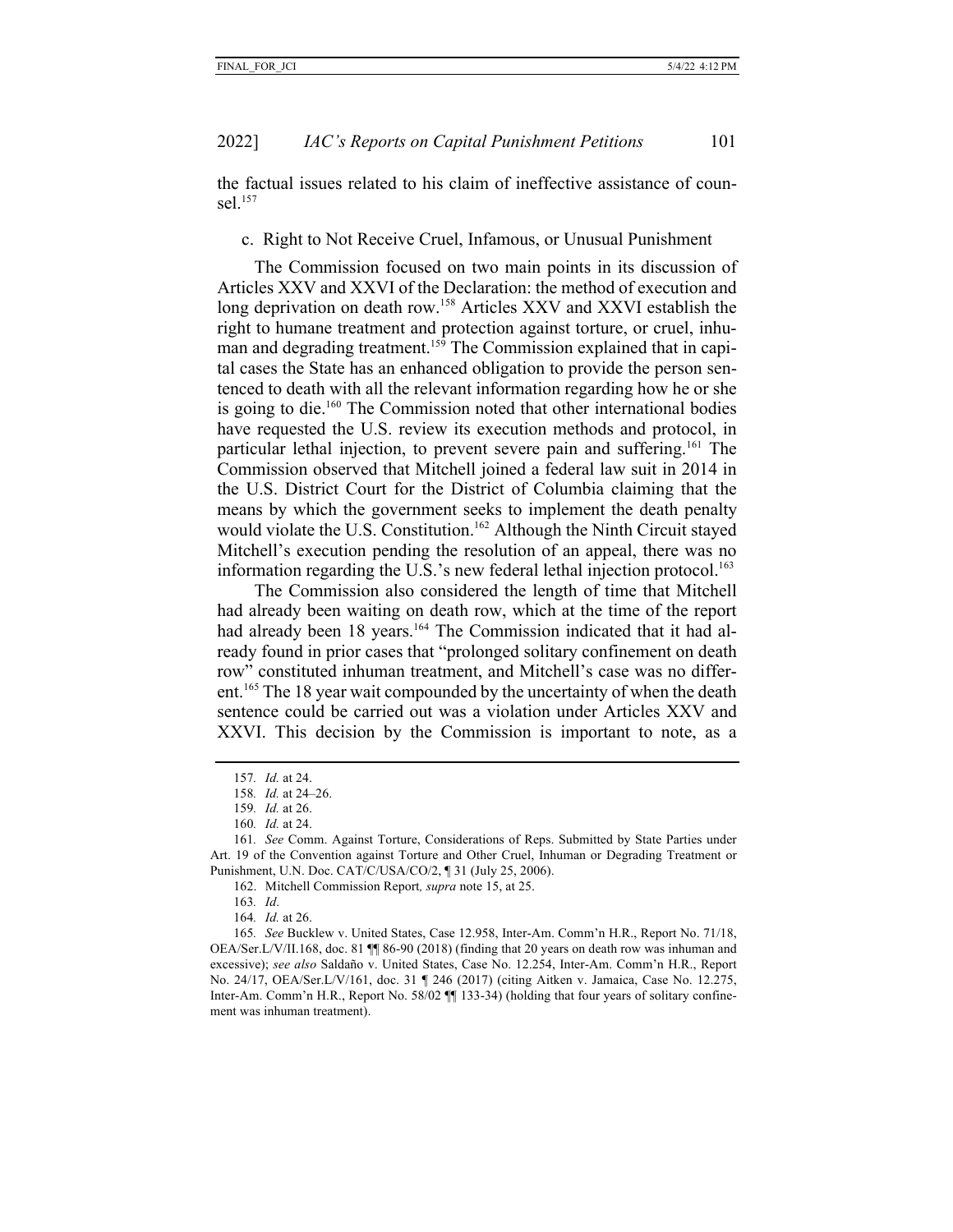prolonged wait on death row is almost expected in the U.S. in light of the moratorium that was in place prior to the Trump Administration.

#### d. Right to Life

Notably, the Commission's reasoning regarding Mitchell's right to life was limited to only three paragraphs.166 As mentioned before, the Commission carefully delineated the limits of its decisions, noting that the use of the death penalty in and of itself is a decision left to the State to decide. However, the Commission still found the U.S. had violated Mitchell's right to life.<sup>167</sup> The Commission's disapproval of the imposition of the death penalty in Mitchell's case was shored in the fact that he had already spent 18 years on various death rows awaiting execution.<sup>168</sup> The prolonged expectation of a death sentence, coupled with the Commission's previously mentioned violations, constituted a "serious violation" of Mitchell's right to life.<sup>169</sup>

Subsequently, the Commission requested that the U.S. provide effective relief to Mitchell and, if a new trial results in a conviction, that his sentence be commuted.<sup>170</sup> Shortly after the Commission issued its report, on August 20, 2020, Mitchell moved in the United States District Court for the District of Arizona to vacate, set aside, or correct his sentence.<sup>171</sup> The Commission's report was brought to the attention of the District Court, where Mitchell argued that the decision by the Commission "created rights . . . under international law that are binding on the United States for two reasons: (1) because they are derived directly from the OAS Charter, a treaty within the meaning of the U.S. Constitution; and (2) because they are derived, through the OAS Charter, from the American Declaration, a statement of human rights norms the United States has not only adopted, but helped to draft."172 The District Court denied the motion on the merits and denied a certificate of appealability.<sup>173</sup> A certificate of appealability may be issued only if the applicant has made a show that jurists of reason could disagree with the district court's resolution of his [case] or that jurists could conclude the issues presented are adequate to deserve encouragement to proceed further.<sup>174</sup> On August 23, 2020,

- 169*. Id*.
- 170*. Id.* at 26.

- 172*. Id.* at 1083.
- 173*. Id.*

<sup>166.</sup> Mitchell Commission*, supra* note 15, at 26.

<sup>167.</sup> *Id.* at 26.

<sup>168</sup>*. Id.* 

<sup>171.</sup> Mitchell v. United States, 971 F.3d 1081 (9th Cir. 2020) (per curiam).

<sup>174.</sup> Miller-El v. Cockrell, 537 U.S. 322, 327 (2003).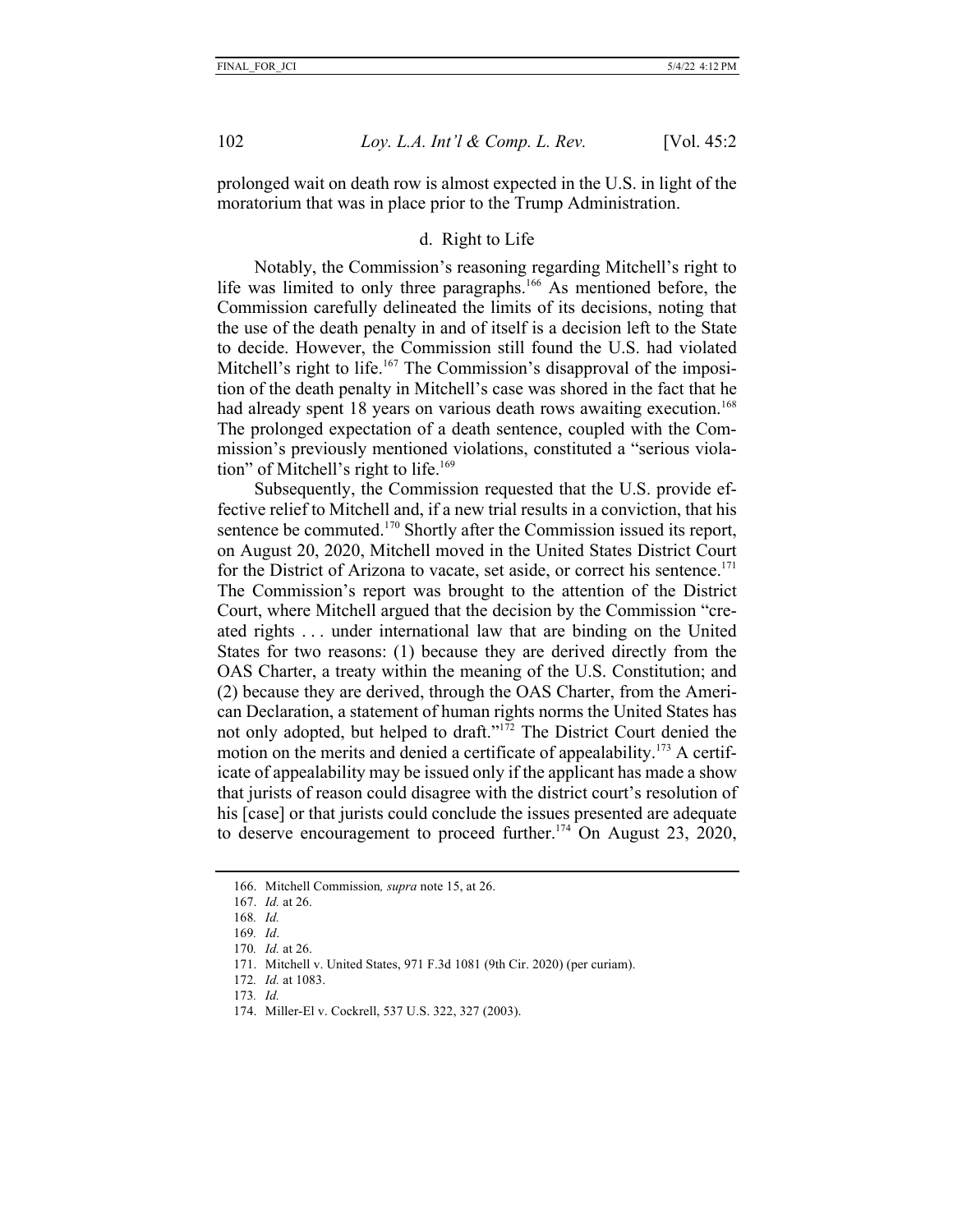Mitchell petitioned the United States Court of Appeal for the Ninth Circuit for a certificate of appealability, and the Court denied his petition holding that "reasonable jurists" would not find the district court's conclusion that the Commission's decision was not binding, to be debatable.<sup>175</sup> Three days later, Lezmond Mitchell was executed.<sup>176</sup>

#### *B. The Inter-American Commission Petition of Julius Robinson*

Following a jury trial in the U.S. District Court for the Northern District of Texas, Julius Robinson, a Black man, was sentenced to death for his alleged participation in a drug trafficking conspiracy, during which three homicides occurred.<sup>177</sup> Robinson was alleged to be directly involved in two of the three homicides.<sup>178</sup> The government's use of the death penalty in Robinson's case was a steep departure from the typical sentence given to similarly situated White individuals convicted of the same crimes, and signaled a regional racial bias towards Black defendants. While Black people make up only about 13% of the population of Texas,<sup>179</sup> they account 36.1% of its executions.<sup>180</sup> In fact, since 1988 in the Northern District of Texas —where Robinson's trial took place— all the individuals against whom prosecutors have sought and obtained the death penalty have been Black.<sup>181</sup> It is this arbitrary disparity of practice in applying the death penalty that formed the basis of Robinson's Article I claim.182

## 1. The Procedural and Legal Background of Robinson's Case

Robinson appealed his conviction on several grounds, most notably on the claim that his death sentence was improperly predicated on certain aggravating factors such as his race.183 On April 14, 2004, the U.S Court

<sup>175</sup>*. Mitchell*, 971 F.3d at 1084.

<sup>176.</sup> Fuchs, *supra* note 13.

<sup>177.</sup> Robinson v. United States, No. 4:00-CR-260-Y-2, 2008 WL 4906272, at \*1 (N.D. Tex. Nov. 7, 2008).

<sup>178</sup>*. Id.*

<sup>179.</sup> *Quick Facts: Texas*, U.S. CENSUS BUREAU, https://www.census.gov/quickfacts/table/PST045215/48.

<sup>180</sup>*. Executions by Race and Race of Victim,* DEATH PENALTY INFO. CTR.*,* https://deathpenaltyinfo.org/executions/executions-overview/executions-by-race-and-race-of-victim.

<sup>181.</sup> Kevin McNally, *Declaration of Kevin McNally Regarding the Geographic Location of Cases, the Frequency of Federal Death Sentences and the Race and Gender of Defendants and Victim*s, FED. DEATH PENALTY RES. COUNS. PROJECT at Exhibit A (June 17, 2016), https://www.fdprc.capdefnet.org/sites/cdn\_fdprc/files/Assets/public/project\_declarations/race gender/declaration\_regarding\_gegraphic\_location\_and\_frequency\_and\_race\_6-17-16.pdf.

<sup>182.</sup> Robinson Commission Report 2020, *supra* note 11, at 11–12.

<sup>183.</sup> United States v. Robinson, 367 F.3d 278, 282 (5th Cir. 2004).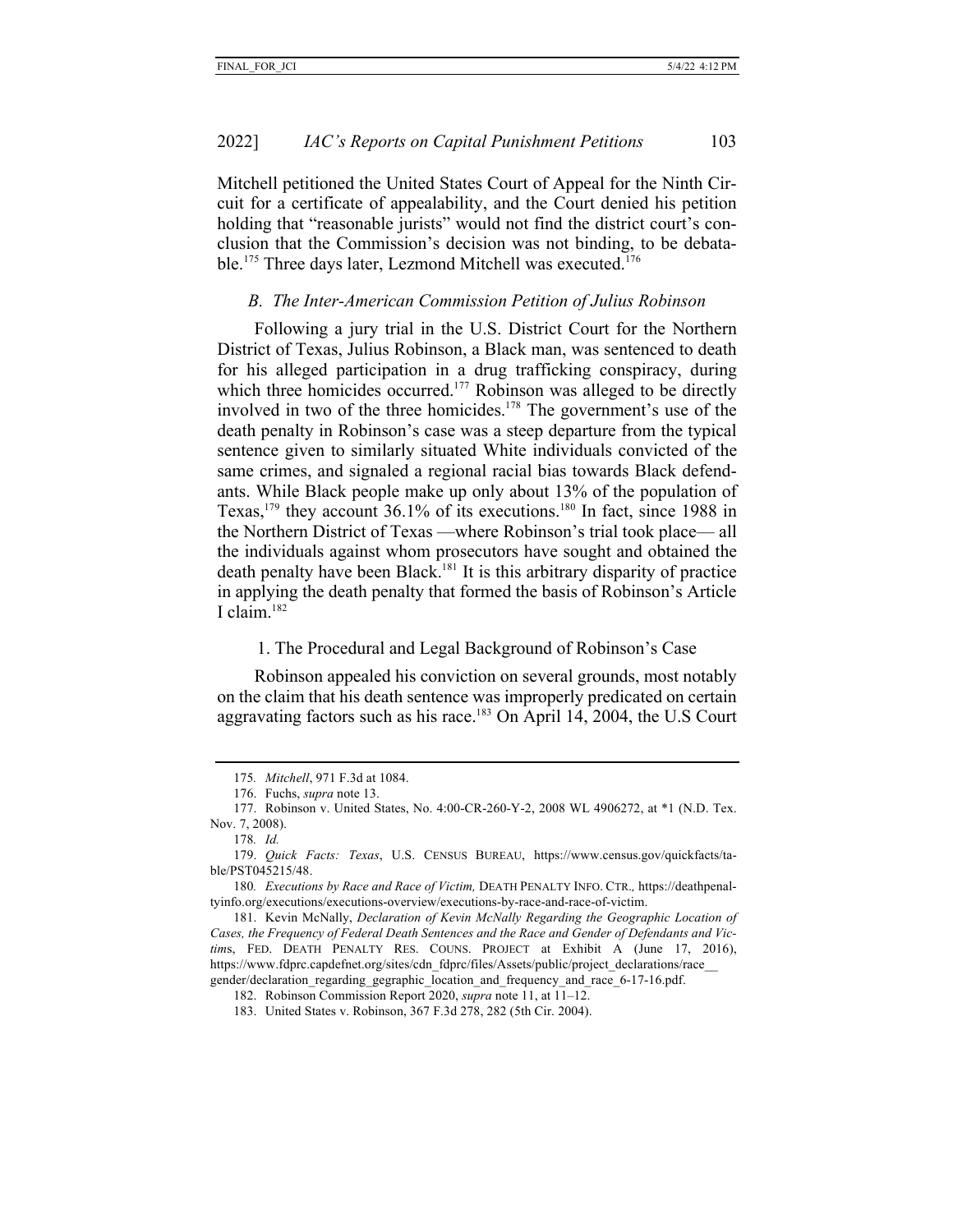of Appeals for the Fifth Circuit affirmed Robinson's conviction and sentence on direct appeal.<sup>184</sup> Robinson later sought review of the appellate decision, but the U.S. Supreme Court denied his petition for certiorari.<sup>185</sup>

Thereafter, on November 29, 2005, Robinson filed a habeas corpus petition to vacate his conviction and sentence, but the district court denied Robinson's motion to vacate.<sup>186</sup> Robinson again appealed the decisions, but the Fifth Circuit denied his application to appeal, despite the U.S. Government's concession that a certificate of appealability should be issued.<sup>187</sup> After, Robinson sought review by the U.S. Supreme Court but his petition for certiorari in the habeas corpus action was denied again.<sup>188</sup>

2. The Inter-American Commission's Findings and Recommendations

Six months after the U.S. Supreme Court's denial, Robinson filed his petition in front of the Commission setting forth several claims, including a violation of Article I of the Declaration and requesting a series of precautionary measures, including a stay of execution.189 The Commission granted the precautionary measures and sent a request to the United States to provide the Commission with information within two months from receiving the notice.190 The U.S. failed to provide the Commission with any response by the two month deadline and instead did not respond until more than a year later. $191$ 

It took the U.S. Government four years from when Robinson initially filed his petition to respond to any of the allegations against it.<sup>192</sup> The U.S. rejected Robinson's petition claiming it should be inadmissible because it failed to "state facts that tend to establish a violation of . . . the Declaration."193 In particular, the U.S. claimed the basis of Robinson's Article I claim, the arbitrary racial disparity in the application of the death penalty, was an *actio popularis* claim, meaning that it was a challenge against substantive norms, and that a "thematic hearing before the Commission" would be better suited for such a type of claim.<sup>194</sup> The U.S. would not respond to another of the Commission's reports until April 3,

<sup>184</sup>*. Id.* at 278, 293.

<sup>185.</sup> Robinson v. United States*.*, 543 U.S. 1005 (2004).

<sup>186</sup>*. Robinson*, 2008 WL 4906272, at \*1.

<sup>187.</sup> United States v. Robinson, No. 09-70020 (5th Cir. June 8, 2010).

<sup>188.</sup> Robinson v. United States, 565 U.S. 827 (2011).

<sup>189.</sup> Robinson Commission Report 2020, *supra* note 11.

<sup>190</sup>*. Id*. at 3 n.1.

<sup>191</sup>*. Id.* at 27.

<sup>192.</sup> *Id.* at 8–9 nn.15,17.

<sup>193</sup>*. Id.* at 27.

<sup>194</sup>*. Id.* at 4.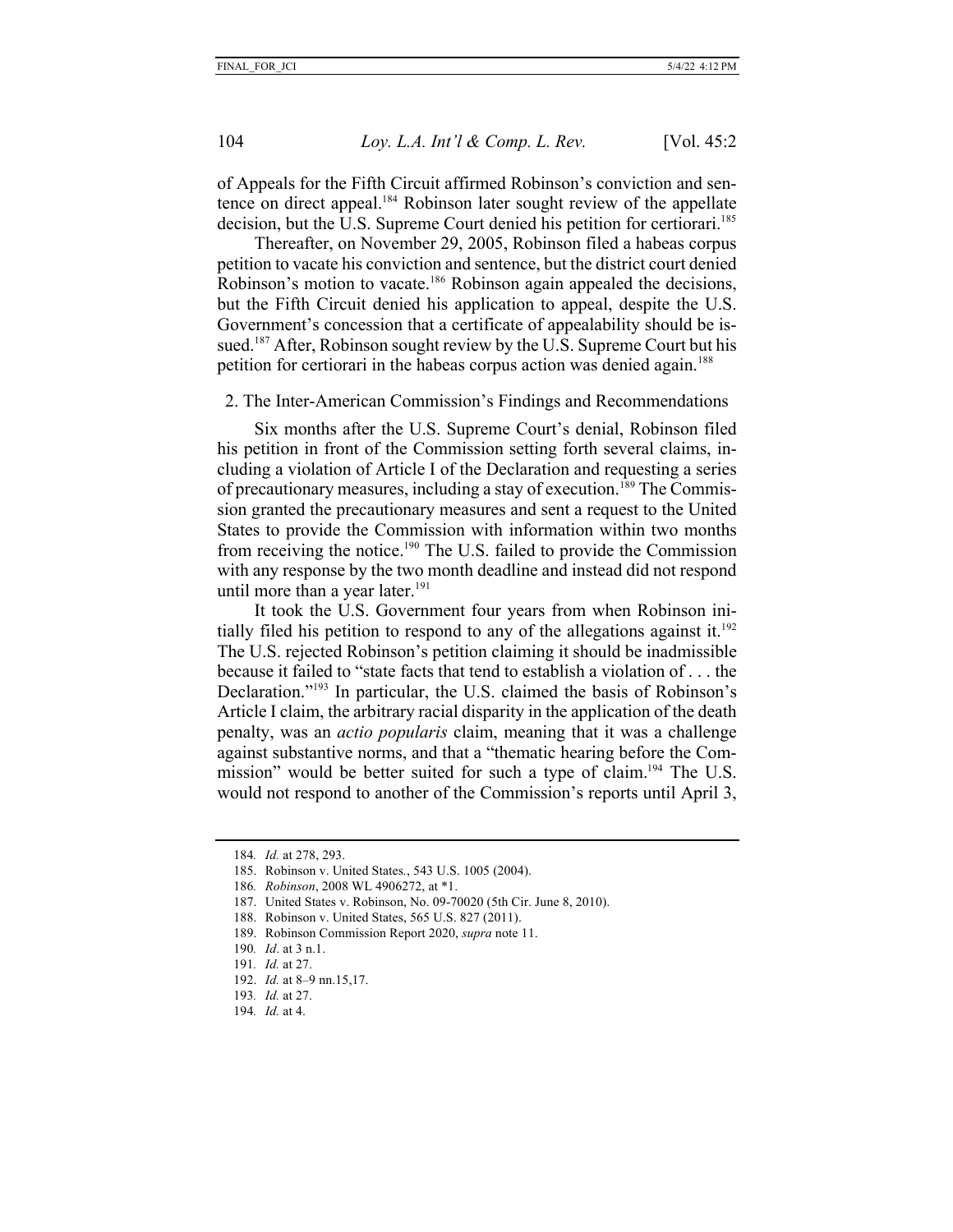2019, almost three years later, arguing again against the admissibility of Robinson's petition.<sup>195</sup> Shortly after the Commission issued its report on admissibility and merits and found the United States in violation of Articles I, II, XVII, XVIII, and XXVI of the Declaration, it was later published on August 12, 2020.<sup>196</sup>

#### a. Right to Equality before the Law and Access to an Effective Remedy

The Commission began by evaluating Robinson's claims under Article II and XVIII of the Declaration, which provide for equal treatment under the law and access to an effective remedy, respectively.<sup>197</sup> These two claims were central to Robinson's petition as they were connected to disparate and racially biased use of the death penalty in his case. The Commission highlighted the fact that this was not the first time it had been tasked with determining racial discrimination in a capital case.<sup>198</sup> Indeed, in 1989 the Commission was to evaluate whether statistics alone were enough to prove racial discrimination in a death penalty case, but ultimately never reached that level of analysis since the case was deemed inadmissible due to the petitioner's failure to provide sufficient evidence that his sentence was a result of racial discrimination.<sup>199</sup> In later cases and reports, the Commission has observed "the impact of racism in the criminal justice system in the region" and reiterated that "the use of race and skin color as grounds to set and adjust a criminal sentence are banned by the Inter-American system of human rights protection."200 The Commission also found troubling the lack of any prohibitions on disparate impact in the criminal justice system in the  $U.S.^{201}$  It cited to two different U.S. Supreme Court decisions where studies confirmed the presence of racial discrimination in the jury selection and sentencing process in death penalty cases but did not do more than note it. $202$ 

<sup>195.</sup> Robinson v. United States, Petition No. P-561-12, Inter-Am. Comm'n H.R., Further Observations of the United States (Apr. 3, 2019) [hereinafter *Further Observations of the United States*].

<sup>196.</sup> Robinson v. United States, Case 13.361, Inter-Am. Comm'n. H.R., Report No. 162.19, OEA/Ser.L/V/II.174, doc. 182 at 25 (2019) [hereinafter Robinson Commission Report 2019]; *see*  Robinson Commission Report 2020, *supra* note 11.

<sup>197.</sup> Robinson Commission Report 2019, *supra* note 196, at 13 n.38.

<sup>198</sup>*. Id.* at 14.

<sup>199</sup>*. Id.* 

<sup>200</sup>*. The Situation of People of African Descent in the Americas*, Inter-Am. Comm'n H.R., OEA/Ser.I/V/II, doc. 62 ¶ 189 (2011).

<sup>201.</sup> Robinson Commission Report 2019, *supra* note 196, at 13 n.38. 202*. Id.* at 15.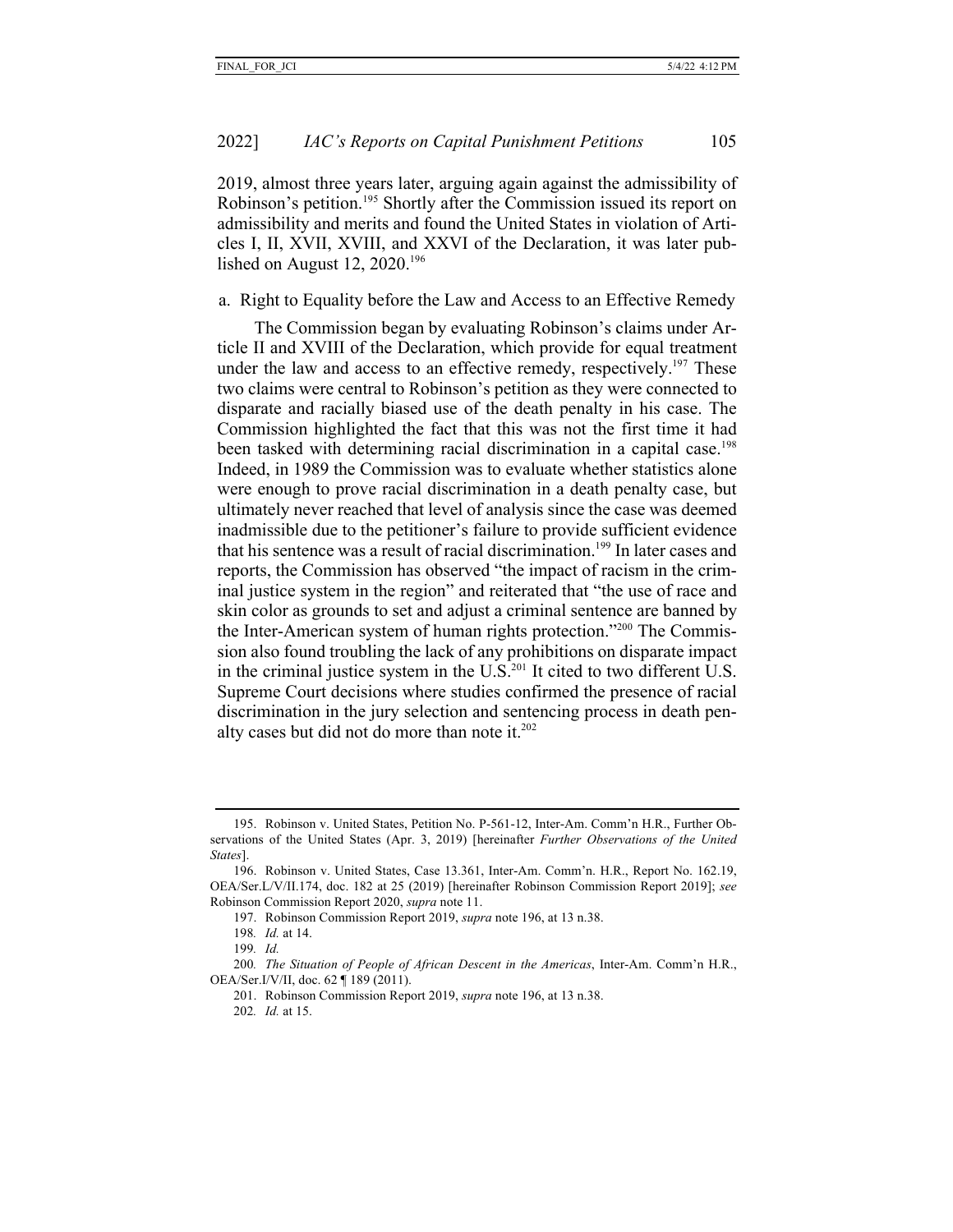In Robinson's case, the venire panel at his trial was made up of 125 people, only ten of which were Black.<sup>203</sup> Three of these potential jurors were eliminated using peremptory strikes, meaning without reason, against which the defense counsel raised *Batson* challenges.204 In *Batson*, the U.S. Supreme Court held that once a defendant has made a showing that the prosecution excluded a member of the jury solely on the basis of race, the government must provide a race-neutral explanation.<sup>205</sup> Here, the prosecution had two reasons for the peremptory strike against a Black venire member, one of which was based on her views of the death penalty, which was later proven wrong since the prosecutor looked at the incorrect juror questionnaire.<sup>206</sup> The court also failed to inquire further about that specific juror's views and overruled the three *Batson* challenges raised by defense counsel.<sup>207</sup> This resulted in a jury of eleven White people and one lone Black juror.<sup>208</sup> The Commission found that, "given the accepted existence of statistical disparities based on race during the stages of the criminal justice process," the courts were on notice and were obligated to ensure a fair jury selection process.209 It was on this basis the Commission found the United States in violation of Articles II and XVIII of the Declaration.<sup>210</sup>

## b. Right to a Fair Trial and Right to Due Process of Law

The Commission next evaluated the prosecution's use of unadjudicated offenses and future dangerousness during Robinson's trial and the effectiveness of his counsel. The Commission had already held in a prior case before it, which also involved a death penalty trial in Texas, that the use of adjudicated offenses during the punishment phase of capital proceedings was a violation of the right to due process of law under Articles XVIII and XXVI of the Declaration.<sup>211</sup> Additionally, Texas is one of two states in the United States that requires juries to find that defendants pose a continuing threat to society before they can impose the death penalty.<sup>212</sup>

208*. Id.*

<sup>203</sup>*. Id.* at 65.

<sup>204</sup>*. Id.* 

<sup>205</sup>*. See* Batson v. Kentucky, 476 U.S. 79 (1986).

<sup>206</sup>*. See* Robinson Commission Report 2019, *supra* note 196, at 16.

<sup>207</sup>*. Id.* at 16.

<sup>209</sup>*. Id.* at 17. 210*. Id.*

<sup>211.</sup> Garza v. United States, Case No. 12.243, Inter-Am. Comm'n H.R., Report No. 52/01, OEA/Ser.L/V/II.111, doc. 20 rev. ¶ 110 (2001).

<sup>212</sup>*. Deadly Speculation: Misleading Texas Capital Juries with False Predictions of Future Dangerousness,* ACLU, https://www.aclu.org/other/deadly-speculation-misleading-texas-capitaljuries-false-predictions-future-dangerousness [hereinafter *Deadly Speculation*].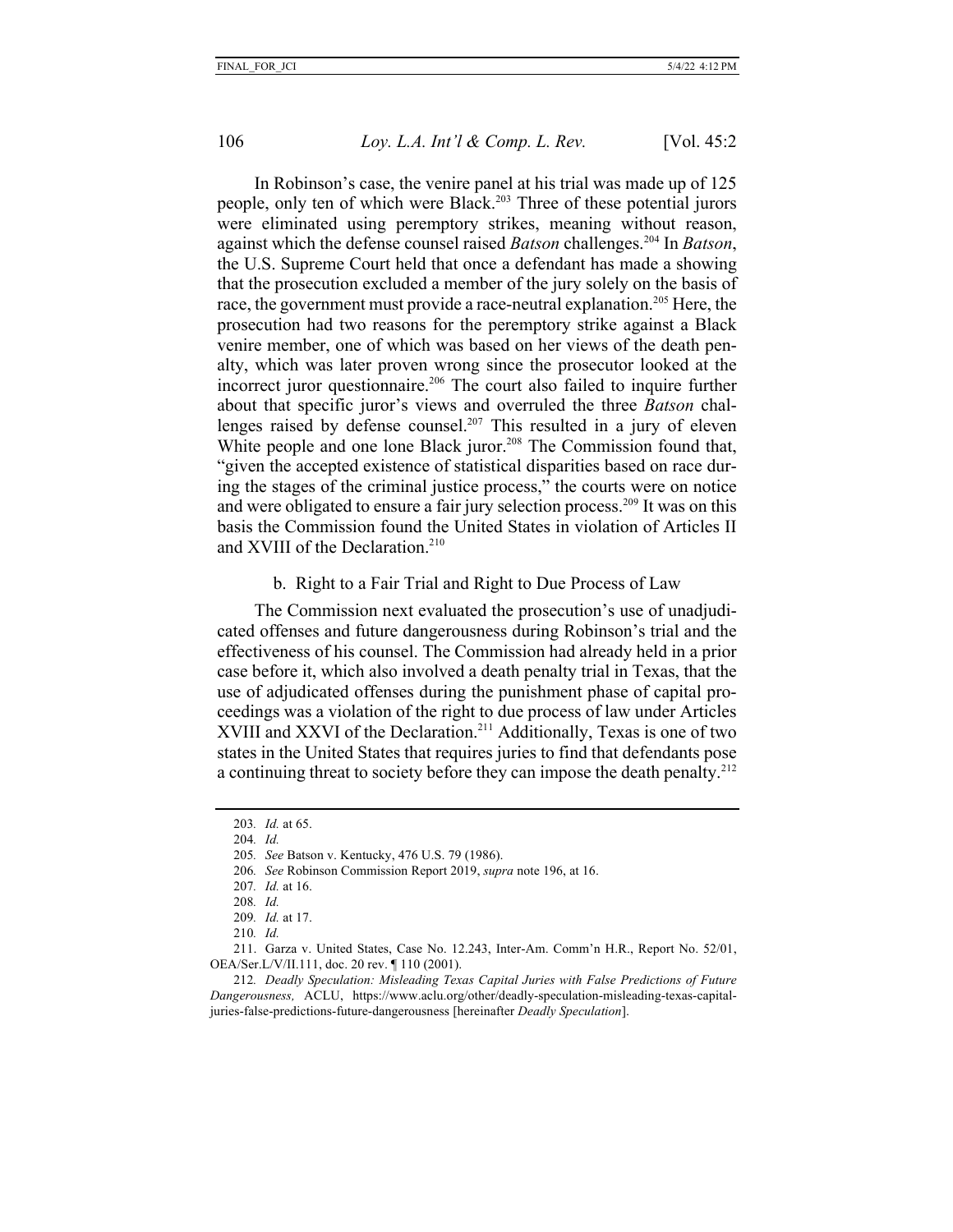The Commission already stated in prior reports that evidence of future dangerousness is problematic given that it is highly discretionary and allows the jury to consider other possible discriminatory factors such as race.<sup>213</sup> Therefore, the Commission found the U.S. in violation of Articles XVIII and XXVI. Similarly, Robinson claimed in his petition that his counsel failed to investigate and rebut this type of evidence during the penalty phase, an omission which constituted a failure of performance by counsel and prejudiced his case.<sup>214</sup> The Commission ultimately found that Robinson's trial counsel failed to proffer evidence that could have served to rebut the prosecutor's evidence of future dangerousness.<sup>215</sup> Given the Commission's use of strict scrutiny in death penalty cases, the sole possibility of a different outcome during Robinson's penalty phase warranted a failure that should have been corrected by the courts and thus was also a violation of Articles XVIII and XXVI.216

c. The Right to Access to Information with Respect to Death Penalty Decision-Making

The right to access information is a fundamental right protected by Article IV of the American Declaration. It includes access to information about oneself.217 The Commission noted that Robinson was twice denied access to information necessary for his case.<sup>218</sup> The first information request was a discovery request regarding the government's decision-making in death penalty cases.<sup>219</sup> The second was regarding the lethal injection protocol, as well as critical deposition testimony that revealed the qualifications, training, and procedures used by the personnel involved in the lethal injection process.<sup>220</sup> The Commission noted that both information requests were essential in Robinson's case and were held as violations to Articles IV, XVIII, and XXVI.<sup>221</sup>

d. The Right to Not Receive Cruel, Infamous or Unusual Punishment

As was mentioned earlier, the Commission further emphasized the state's obligation to ensure that a person sentenced to death has access to

- 220*. Id.*
- 221*. Id.*

<sup>213</sup>*. See* Robinson Commission Report 2019, *supra* note 196, at 18.

<sup>214</sup>*. Id.* at 20.

<sup>215</sup>*. Id.* at 21.

<sup>216</sup>*. Id.* 

<sup>217</sup>*. Id.* at 22. 218*. Id.* 

<sup>219</sup>*. See* Robinson Commission Report 2019, *supra* note 196, at 22.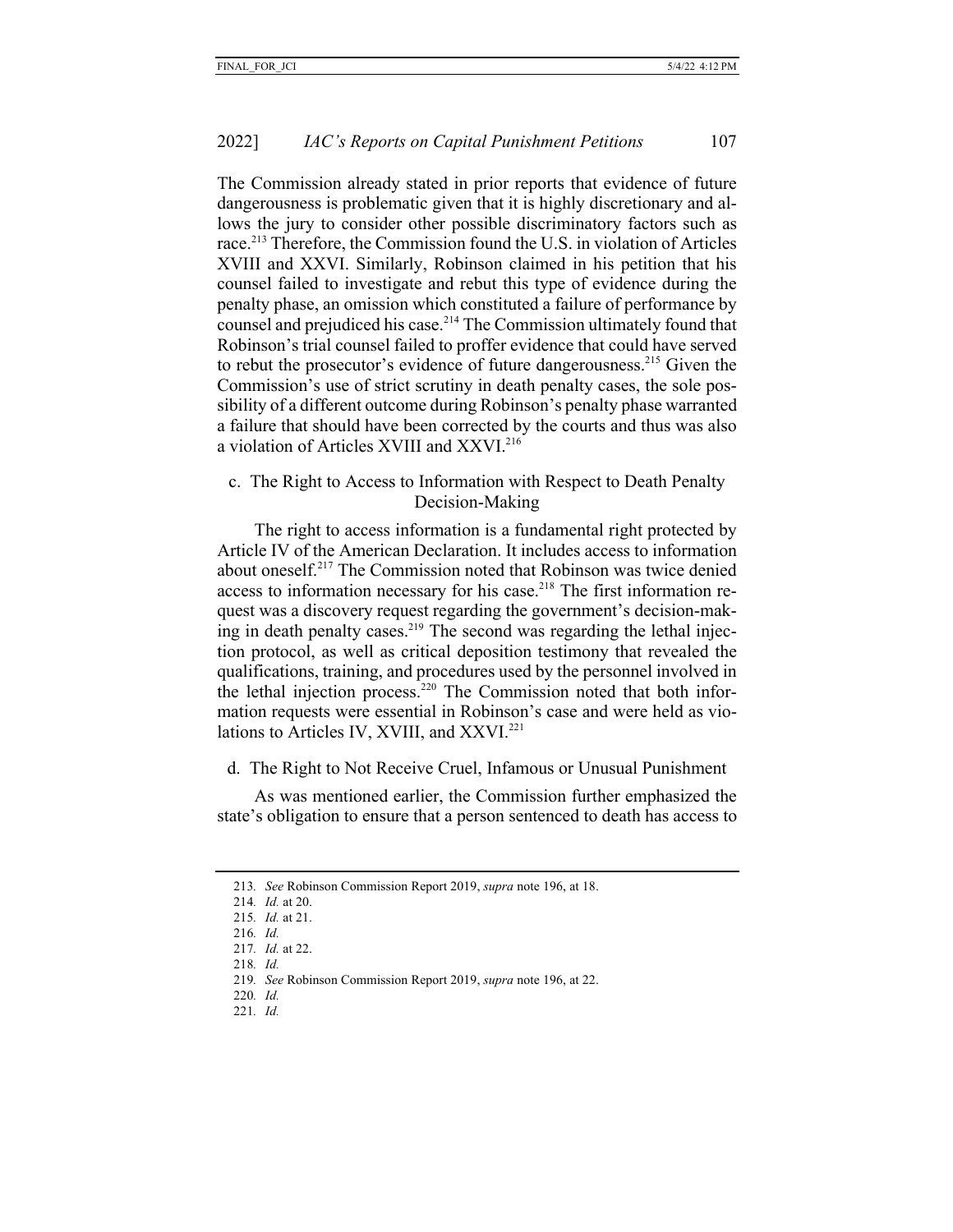all the relevant information regarding the way he or she is going to die.<sup>222</sup> This is crucial because the Commission holds that any person who is subject to the death penalty must have the opportunity to challenge every aspect of the execution procedure.<sup>223</sup> The Commission considered a 2007 federal civil lawsuit that Robinson was a party to in which he claimed the lethal injection protocol the government used violated the U.S. Constitution as well as federal law.<sup>224</sup> The Commission also considered the fact that Robinson had already spent 20 years on death row.<sup>225</sup> In other cases the Commission has held that this type of prolonged solitary confinement on death row amounts is considered cruel, infamous or unusual punishment and amounts to a violation in Articles XXV and XXVI.226

#### e. The Right to Life

Lastly, the Commission considered Robinson's claim for a violation of Article I, the right to life.<sup>227</sup> While the Commission was careful to note that its role is not to interpret and apply national law, it reiterated the fact that it must ensure the imposition of the death penalty complies with the requirements of the American Declaration.<sup>228</sup> In its report, the Commission had already established that the United States failed to fully respond to the claims of racial discrimination raised by Robinson, Robinson lacked adequate legal representation, and the 20 years he had already spent on death row constituted cruel and inhuman treatment.<sup>229</sup> Under these circumstances, the Commission held that executing a person after the occurrence of these violations would be a deliberate violation of Robinson's right to life under Article I.<sup>230</sup>

After the Commission's report was published, Robinson submitted an amended petition for writ of habeas corpus with the United States District Court for the Southern District of Indiana on December 4, 2020.<sup>231</sup> The petition included several claims for relief, including the Commission's report on the merits finding the State's treatment of Robinson in

- 226*. Bucklew*, Report No. 71/18 ¶ 85.
- 227*. See* Robinson Commission Report 2019, *supra* note 196, at 24.

229*. Id.* 

<sup>222</sup>*. Id*.

<sup>223.</sup> *Id*.

<sup>224</sup>*. Id.* at 23.

<sup>225</sup>*. See* Robinson Commission Report 2019, *supra* note 196, at 23.

<sup>228</sup>*. Id.*

<sup>230</sup>*. Id.* at 25.

<sup>231.</sup> Amended Petition for Writ of Habeas Corpus, Robinson v. Warden, No. 2:20-cv-00640- JPH-MG (S.D. Ind. Dec. 4, 2022).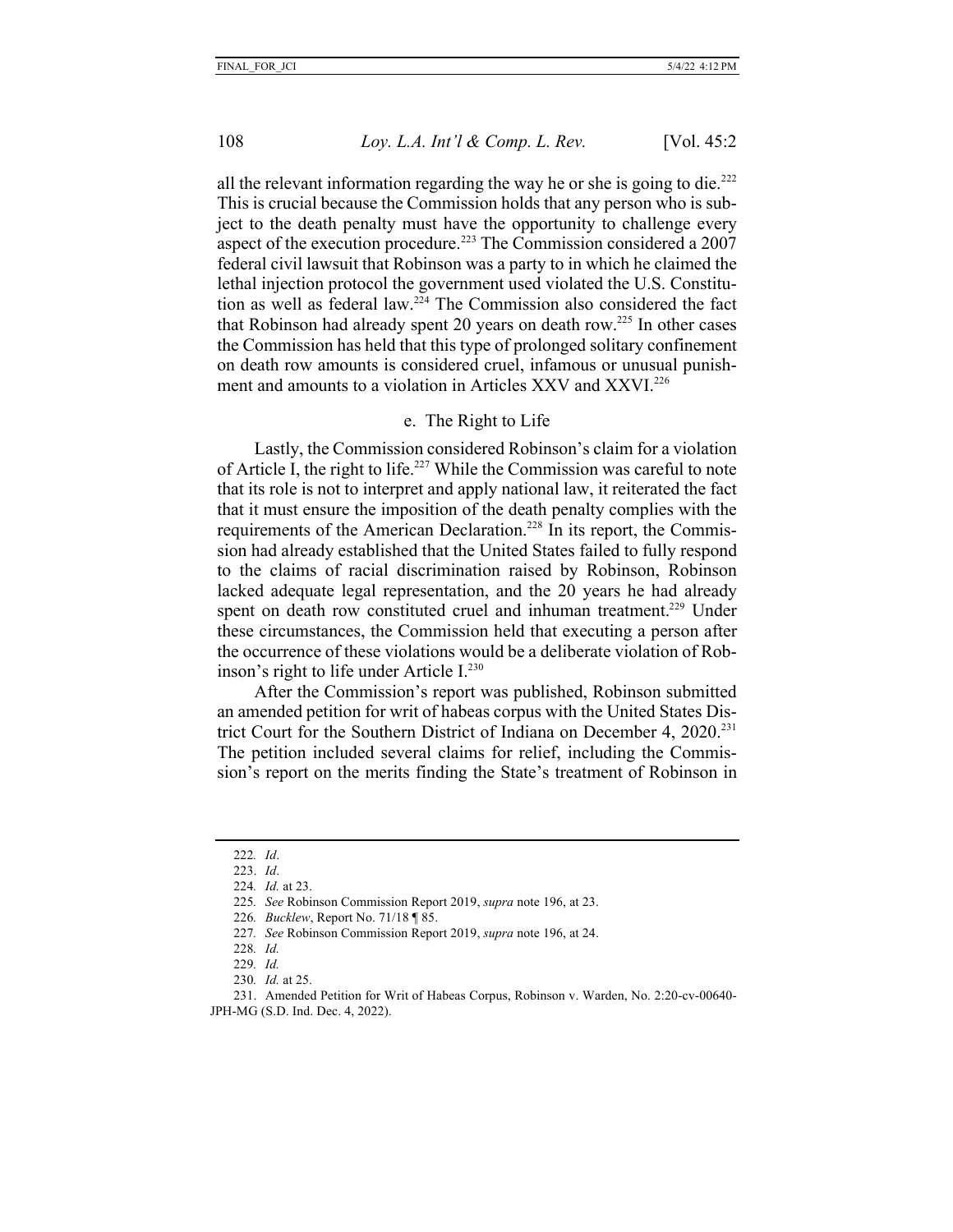violation of the Declaration.232 The court's decision is still pending in this matter.

As of now, Robinson is still awaiting execution on federal death row at the United States Penitentiary in Terre Haute, Indiana.233 While his execution has not been scheduled, the Department of Justice has issued a formal moratorium on federal executions.234 Robinson's future remains unclear as the United States has still failed to comply with the Commission's report.

## IV. THE EFFECTIVENESS OF THE INTER-AMERICAN COMMISSION FOR DEATH ROW PETITIONERS

The petitions of Mitchell and Robinson highlight the uncertain future that lies ahead for other death penalty petitioners. Although there has been a change in administration, it remains to be seen whether future Presidents will continue to defy the Commission and the Inter-American system the U.S. helped build. While the United States claims to have an interest in the international promotion of human rights, this has not been reflected in the U.S.'s dealings with the Commission. The U.S.'s reluctant attitude towards the Commission renders the Inter-American system inoperable as a matter of recourse for American citizens to have their human rights claims effectively heard and remedied. In particular, the rights of those on death row are subject to the changing tides of political philosophy and future American petitioners must reflect on whether, because of this, if the Inter-American Commission is the most effective avenue for seeking relief in death penalty cases.

The United States often reveres its constitutional system as being one of the best, if not the best, systems for guaranteeing fundamental freedoms and human rights. It is against this backdrop that the U.S. has often dismissed external fora of dispute settlement, such as the Commission. Senator Jesse Helms best described this attitude by saying that, "[w]e would put the international community on notice that we regard our system as a superior protection of human rights than [sic] any other system in the world."235 Indeed this dangerous mentality of "constitutional exceptionalism" has served only to obfuscate progress for human rights in

<sup>232</sup>*. Id.* at 6.

<sup>233.</sup> Fuchs, *supra* note 14.

<sup>234.</sup> U.S. Dep't of Justice, Off. of the Att'y Gen., Memorandum on Moratorium on Federal Executions Pending Review of Policies and Procedures (July 1, 2021), https://www.justice.gov/opa/page/file/1408636/download.

<sup>235.</sup> Ann Elizabeth Mayer, *Reflections on the Proposed United States Reservations to CEDAW: Should the Constitution be an Obstacle to Human Rights*, 23 HASTINGS CONST. L.Q. 727, 751 (1996).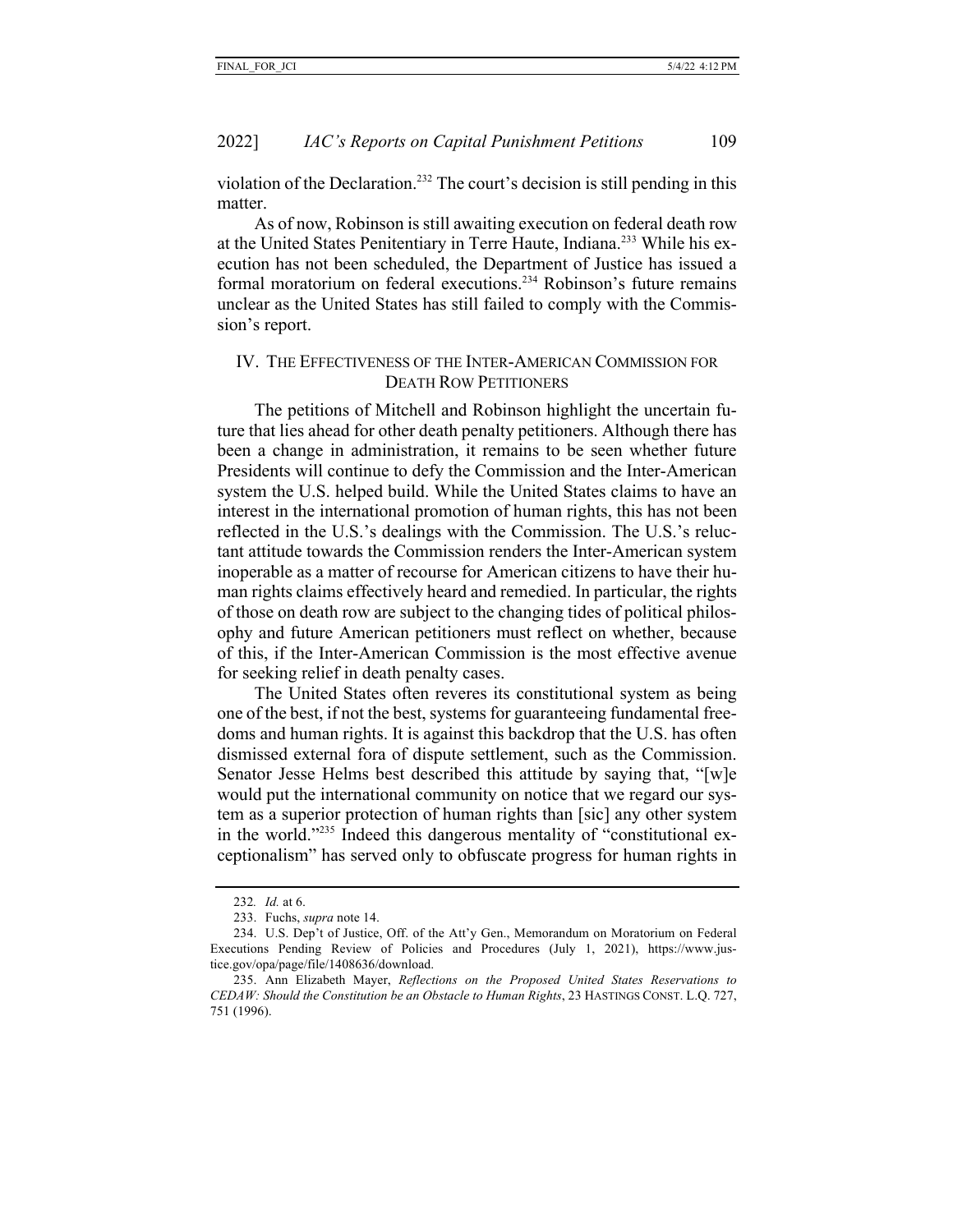the U.S. and hold the U.S. back from effective diplomatic engagement in the IAS.

While much of the literature focuses on the need for U.S. compliance with Commission recommendations as a general principle for productive foreign policy, compliance may not be enough to address the unique issues found in capital punishment petitions. Both Robinson and Mitchell's cases demonstrate that any argument for compliance can be rendered moot by a change in administration or a change in law. Therefore, in the case of death penalty petitions, the argument should not be so one dimensional. The cases of Robinson and Mitchell highlight two questions future petitioners must consider going forward: (1) is the Commission an effective course for addressing the arbitrary use of the federal death penalty in the United States; and (2) if not, where do petitioners go from here?

## *A. Making the Inter-American Commission Decisions Binding in Federal Court*

The Commission has played a crucial role in establishing international standards concerning the death penalty. For decades the Commission held that the death penalty was "incompatible with the rights to life, humane treatment, and due process" that are enshrined in the Declaration.236 With each report issued, the Commission has created an extensive body of precedent that petitioners seeking relief from the use of the death penalty have relied on to further their claims. This body of precedent has been effective in creating change across many OAS member states, with several abolishing their capital punishment policies as a result of the Commission's decisions.<sup>237</sup> This continues to be an important reason why U.S. petitioners on death row seek the help of the Commission; however, the Commission's extensive review of the death penalty has rarely held up in American courts. This is because the U.S. fails to recognize the Commission or its decisions as legally binding and refuses to ratify many OAS treaties.

While extensive analysis of the arguments for U.S. ratification of the various OAS treaties is outside the scope of this article, the appellate decisions in both Mitchell and Robinson's cases provide insight into potential avenues for U.S. reform that can increase the effectiveness of the Commission. As mentioned previously, Mitchell sought a motion to

<sup>236.</sup> Press Release, *The IACHR Stresses Its Call for the Abolition of the Death Penalty in the Americas On the World Day Against the Death Penalty*, INTER-AM.COMM'N ON H.R. (Oct. 9, 2020), https://www.oas.org/en/iachr/media\_center/PReleases/2020/248.asp.

<sup>237</sup>*. Death Penalty in IAHCR, supra* note 72, ¶¶ 26–28.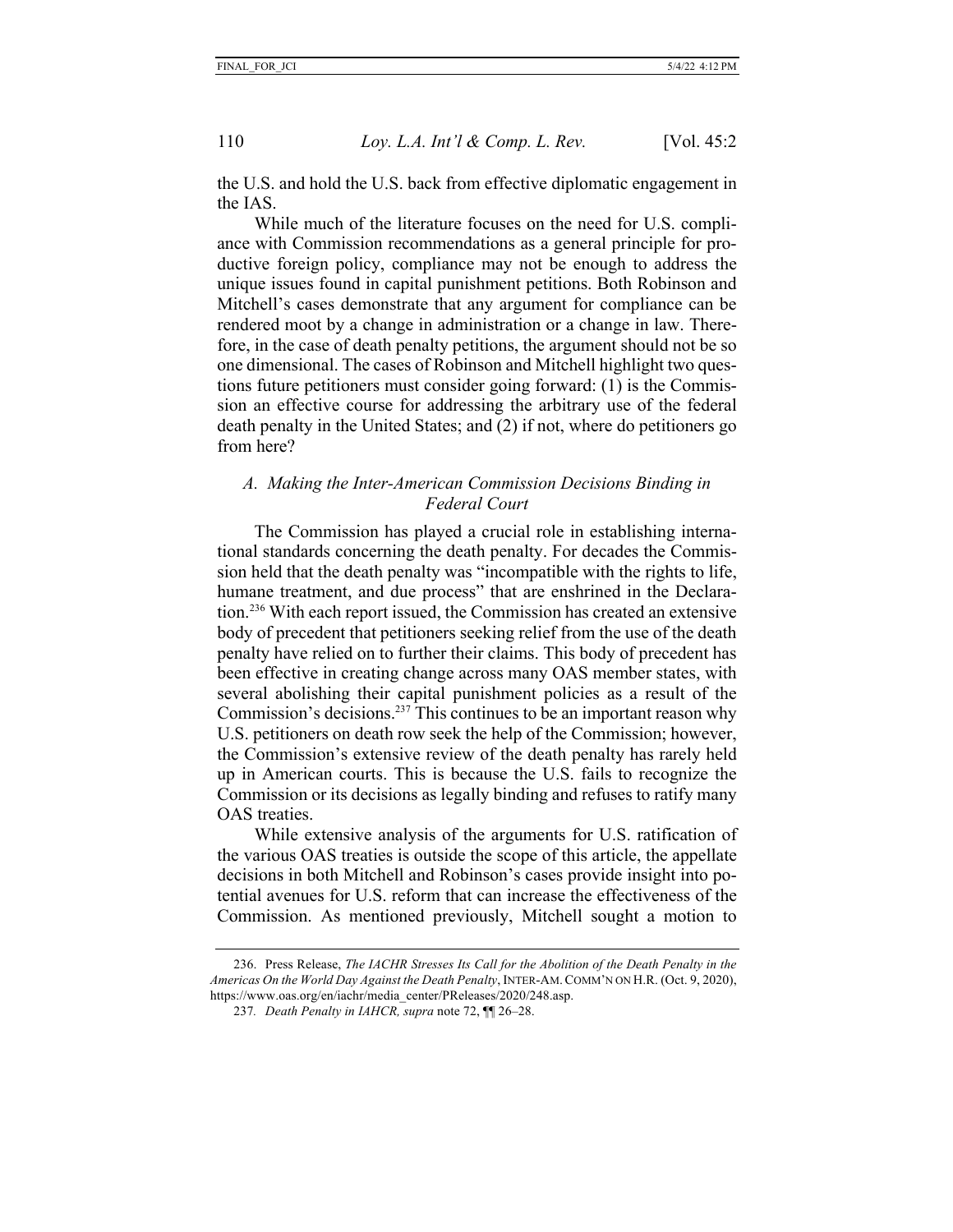vacate his conviction and death sentence in light of the Commission's final report. The Ninth Circuit denied this motion days before the U.S. Government would later execute him. Mitchell had argued that the report by the commission created rights binding on the U.S. "(1) because they are derived directly from the OAS Charter, a treaty within the meaning of the U.S. Constitution; and (2) because they are derived, through the OAS Charter, from the American Declaration, a statement of human rights norms the United States has not only adopted but helped draft."238 While the Ninth Circuit ultimately rejected this argument, its reasoning illuminated a pathway to strengthen the decisions of the Commission in so far as to make them binding in the future. In relevant part, the Court held that it agreed with the District Court's ruling that the Commission's decisions are not binding in federal court because the OAS Charter is not "self-executing" and there is no U.S. statute that implements it.<sup>239</sup> Moreover, the American Declaration was not a treaty and created no binding legal obligations nor did the Commission's "governing statute, the Statute of Inter-American Commission on Human Rights … give the [Commission] power to make binding rulings with respect to nations, like the United States, that have not ratified the American Convention."240 Robinson used a similar argument in his amended petition for writ of habeas corpus citing to the Commission's report on the merits finding the United States in violation of the American Declaration in its treatment of Robinson.241 His case is still pending before the United States District Court for the Southern District of Indiana.

As the Ninth Circuit's opinion in Mitchell's case shows, a focus on mere compliance with the Commission reports fails to address the lack of teeth the Commission still has in federal court. If the report is not considered to be a binding document, the use of the Commission as an avenue for relief for those on death row seems to be fruitless. The U.S.'s failure to ratify the relevant instruments or view international decisions like the Commission reports as binding blunts the Commission's power.

## *B. Change Begins at Home: A Shift in Focus to a Uniform Decision on Capital Punishment*

Although the U.S. Government formally issued a moratorium on federal executions on July 1, 2021, no further action has been taken to address the complex issues raised in the petitions of Mitchell and

<sup>238</sup>*. Mitchell*, 2020 WL 4921988, at \*3.

<sup>239</sup>*. Id.* at \*5.

<sup>240</sup>*. Id.* at \*5–6 nn.7, 9.

<sup>241</sup>*. Robinson*, No. 2:20-cv-00640-JPH-MG, at 153.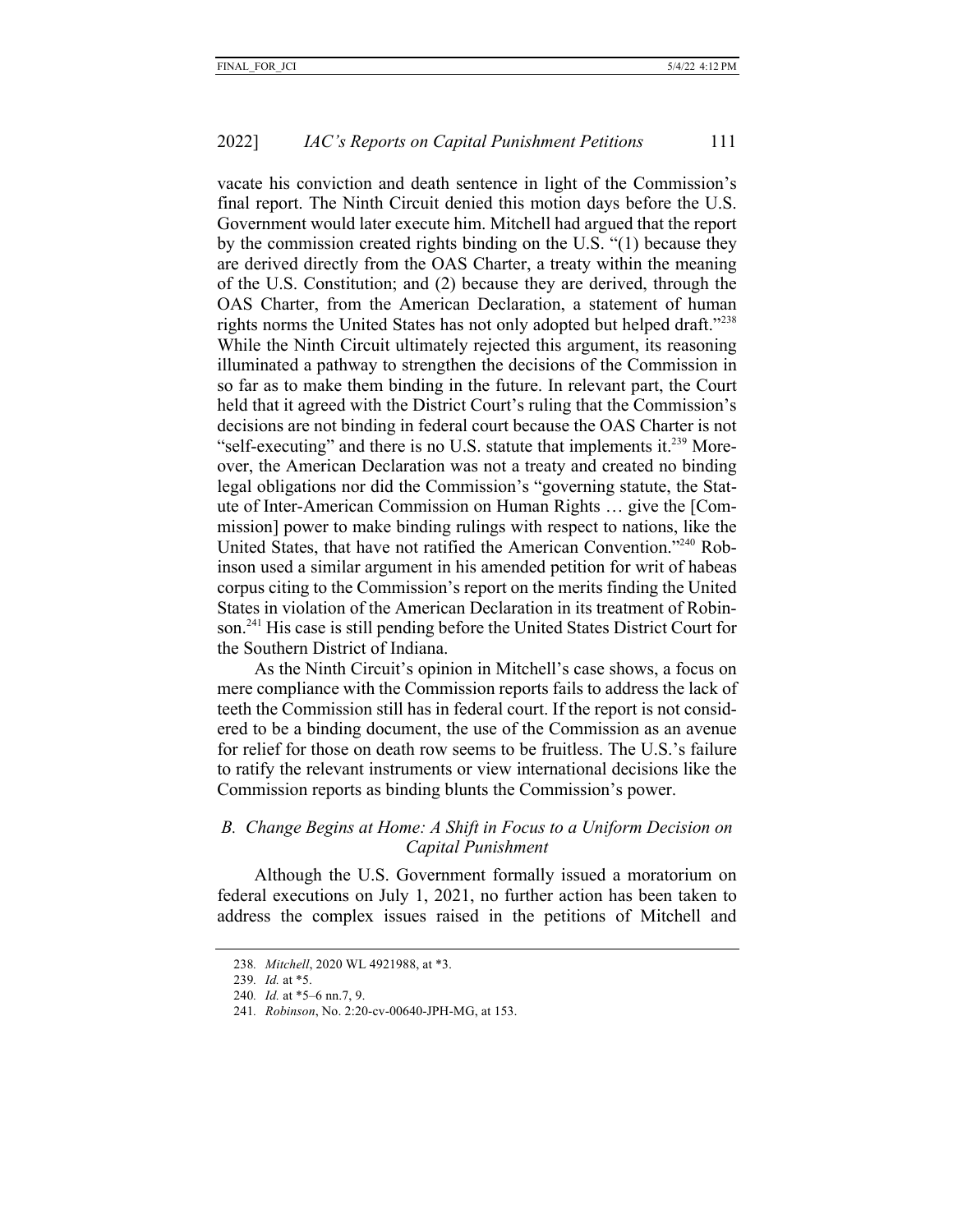Robinson.242 Additionally, forty-four individuals are still awaiting execution within the federal system.<sup>243</sup> As the case of Mitchell shows, there is no guarantee this present moratorium will not be lifted during the next administration. This is where the future for petitioners begins to turn murky. While legitimizing the role of the Commission through ratification may provide a route to better compliance with Commission recommendations, petitioners are still left vulnerable to a change in political ideology. A push for domestic accountability by the present administration and a definitive ban on the application of the federal death penalty would lessen the pressure on the Commission being petitioners only opportunity for relief.

The United States has yet to address the issues of tribal sovereignty which were raised by Mitchell's sentence and execution and analyzed in the Commission's report. The U.S. Government has failed to take any measures recommended by the Commission to acknowledge the violation of the Navajo Nation's rights and the subsequent use of the death penalty despite their repeated objections. In January 2021, President Biden appointed Deb Haaland as U.S. Secretary of the Interior, the first Native American to serve as a cabinet secretary.<sup>244</sup> Although Secretary Haaland has already taken several initiatives to improve relations between Native American tribes, nothing has been done to either repair or acknowledge the violation of sovereignty raised in Mitchell's petition.<sup>245</sup> Likewise, while Robinson's life may have been temporarily spared due to the change in administration and the reinstatement of the moratorium, it is unclear what changes the Department of Justice or the Biden Administration plans to implement any of the Commission's findings. The lack of any form of accountability or acknowledgement in either case presents a problem that goes beyond a lack of compliance.

The ever-changing nature of the U.S. policy on the federal death penalty leaves death row petitioners in limbo without recourse internationally or domestically. In the case of Robinson, absent an impending execution date, the Commission's decision has effectively been rendered

<sup>242.</sup> Press Release, U.S. Dep't of Just., Attorney General Merrick B. Garland Imposes a Moratorium on Federal Executions; Orders Review of Policies and Procedures (July 2, 2021), https://www.justice.gov/opa/pr/attorney-general-merrick-b-garland-imposes-moratorium-federalexecutions-orders-review.

<sup>243</sup>*. List of Federal Death Row Prisoners,* DEATH PENALTY INFO. CTR., https://www.deathpenaltyinfo.org/state-and-federal-info/federal-death-penalty/list-of-federal-death-row-prisoners

<sup>244.</sup> Nathan Rott, *Deb Haaland Confirmed as First Native American Interior Secretary*, NPR (Mar. 15, 2021, 6:21 PM), https://www.npr.org/2021/03/15/977558590/deb-haaland-confirmed-asfirst-native-american-interior-secretary.

<sup>245.</sup> *Id*.